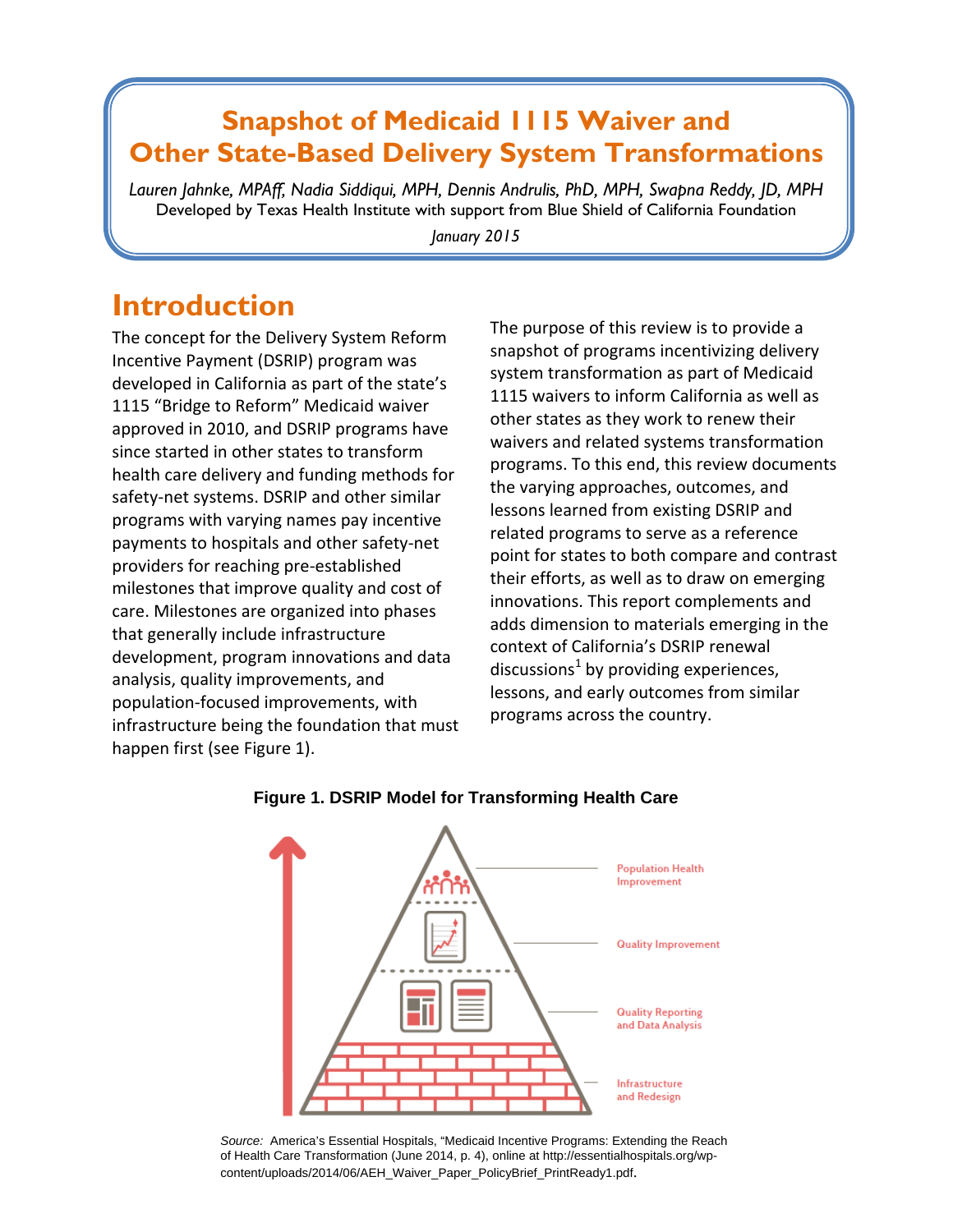# **Setting the Context**

The California DSRIP program, set to expire at the end of October 2015, involves 21 public hospital systems with 17 DSRIP plans, since several are partnering together. The hospital systems chose transformation projects from five categories concerning infrastructure development, innovation and redesign, population‐focused improvements, urgent improvement in care, and later HIV transition projects. In the third year of the waiver (called demonstration year or DY 8, since the original waiver started in 2005), hospital systems achieved 98.1% of their goals, or 1,291 milestones.<sup>2</sup>

## *States with DSRIP and Similar Programs*

After the first DSRIP program was approved for California, several other states added similar programs as part of their 1115 waivers, though there are differences among them due to state needs and the evolving concerns of the Centers for Medicare and Medicaid Services (CMS). States with DSRIP programs in their waivers include:

- California (started in 2010);
- Texas (started in 2011);
- New York (started in spring 2014; first year is dedicated to planning, with projects starting in second year);
- New Jersey (started fall 2013 after delay, plans approved in spring 2014);
- Kansas (delayed until 2015); and
- Rhode Island (terms approved in January 2014 but have not started program as yet).

States with waiver programs similar to DSRIP include:

- Massachusetts (Delivery System Transformation Initiatives, or DSTI, started in 2011 and renewed in 2014);
- Florida (Low Income Pool, or LIP, started in 2005, renewed in 2011, covers uncompensated care and includes milestones for innovative projects);
- Arizona (Health System Improvement Pool, or HSIP, started in 2012); and
- New Mexico (Hospital Quality Improvement Incentive Pool, or HQII, started in 2014, projects start in 2015).

Several other states plan to implement DSRIP programs in the next few years including Alabama, Illinois, and New Hampshire.<sup>3</sup>

Funding for state DSRIP‐related programs varies greatly, with \$29 million approved for New Mexico and \$628 million for Massachusetts, to the three most populous states obtaining funding in the billions: a little under \$7 billion each in California and New York, and \$11.4 billion in Texas over the five years of the program.<sup>4</sup> States may or may not have a Safety Net Care Pool (SNCP) in addition to incentive payments as a financing mechanism to draw down matching funds for uncompensated care.

## *CMS Waiver Approval Trends*

CMS has not issued guidance on DSRIP programs, so insight must be gleaned from other states' experiences. Other states' waivers and what CMS wants to see in incentive payment programs have evolved since California last submitted a waiver renewal. As such, future waivers will likely need to take into account these changes while still incentivizing projects that work towards the Triple Aim. CMS trends in waiver approvals include the following: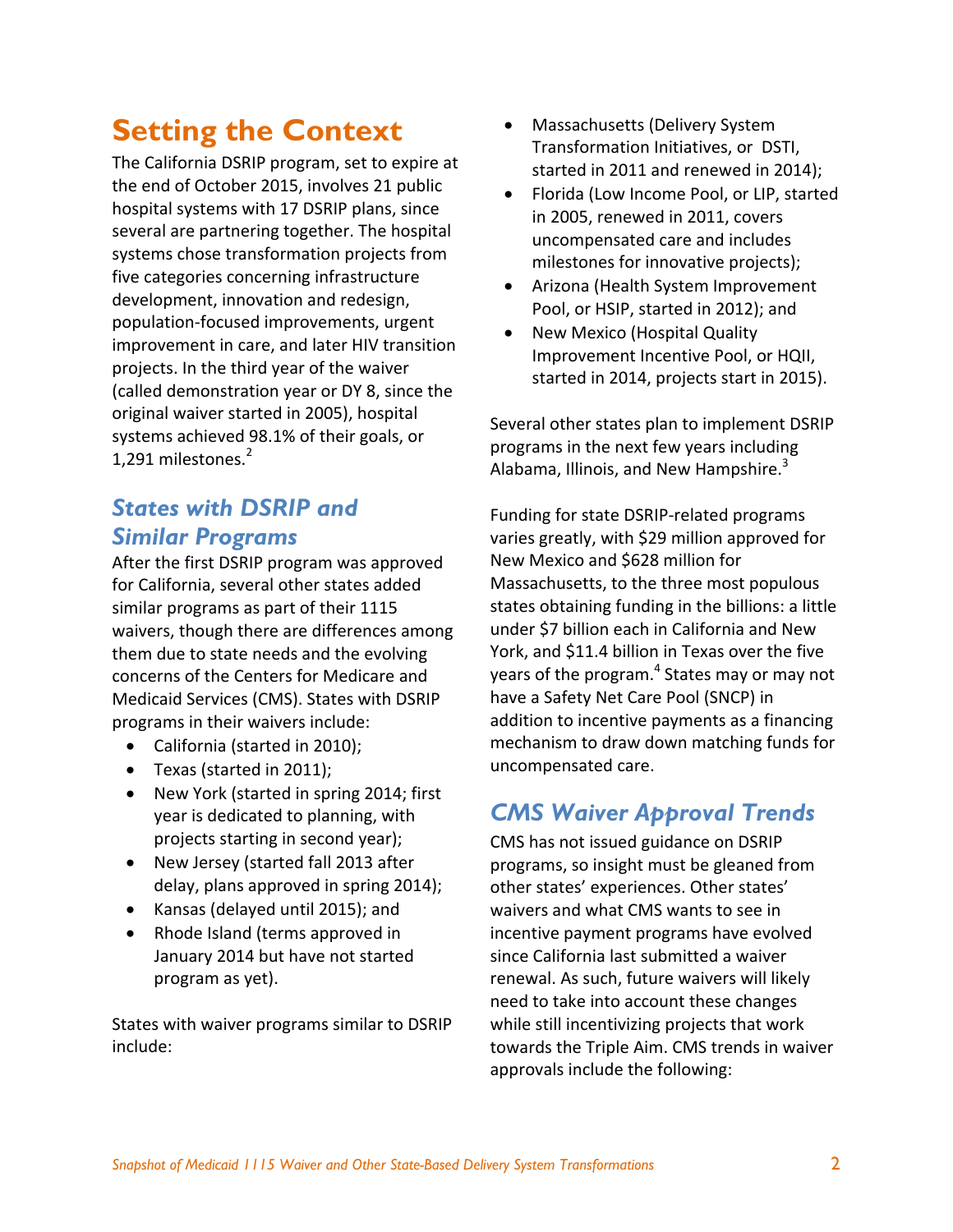- Newer approved waivers such as in Texas and New York include non‐ hospital partners collaborating with safety‐net hospitals, including clinics, public health departments, nursing homes, and behavioral health providers, forming regional partnerships that work to address community needs.
- After California hospitals created their own DSRIP projects and Texas providers could choose from a list of hundreds of projects, CMS is asking for smaller lists of projects to choose from and for predetermined metrics for each project (this helps projects compare themselves to peers).
- CMS has required that states direct providers to set goals that are a "stretch" and not too easily achievable, especially as in some cases, California was able to more readily achieve its goals.
- CMS has worked to help states value projects more formally than initially done in California and to award DSRIP funding in a fair and equitable way depending on population size and other factors.
- Recently approved waivers have statewide goals that tie into some of the DSRIP funding, such as New York's goal of lowering preventable hospitalizations by 25 percent in the state. $5$

# **Methods**

Our review focused on two sets of states: first, those that have Medicaid 1115 waivers with explicit DSRIP programs; and secondly, other states that have built into their waivers a focus on safety‐net systems transformation or other provider incentive programs. Our review of these programs focused on identifying goals, related initiatives, and

outcomes to date as identified through a review of existing peer‐reviewed articles, publications, and informational interviews and follow‐up with policy experts. To ground our review and inform California's waiver renewal process explicitly, we also reviewed various materials emerging from the state.

We note that as distilling and analyzing programs from all states with Medicaid waivers was beyond the scope of this study, our review strategically focused on six states: the three in addition to California that are farthest along with DSRIP‐type programs (Massachusetts, Texas, and New York), and three states that have experience with other related payment and delivery system reforms (Oregon, Vermont, and Colorado). We also reviewed a subset of federal and multi‐state models to further inform California's waiver renewal process.

# **Findings**

In this section, we present findings from our review of waiver and other state programs focused on systems transformation from Massachusetts, Texas, New York, Oregon, Vermont, and Colorado, as well as several federal and multi‐state initiatives and models. For each selected state, we present the overall scope and goals of the program and share initial outcomes and lessons learned. For the federal and multi‐state models, we describe the initiatives and provide citations with links to tools and other resources that offer additional information and guidance on these topics.

## *Massachusetts*

MassHealth, Massachusetts' 1115 waiver, includes a Delivery System Transformation Initiatives (DSTI) component that is similar to DSRIP. The waiver was first funded in 1994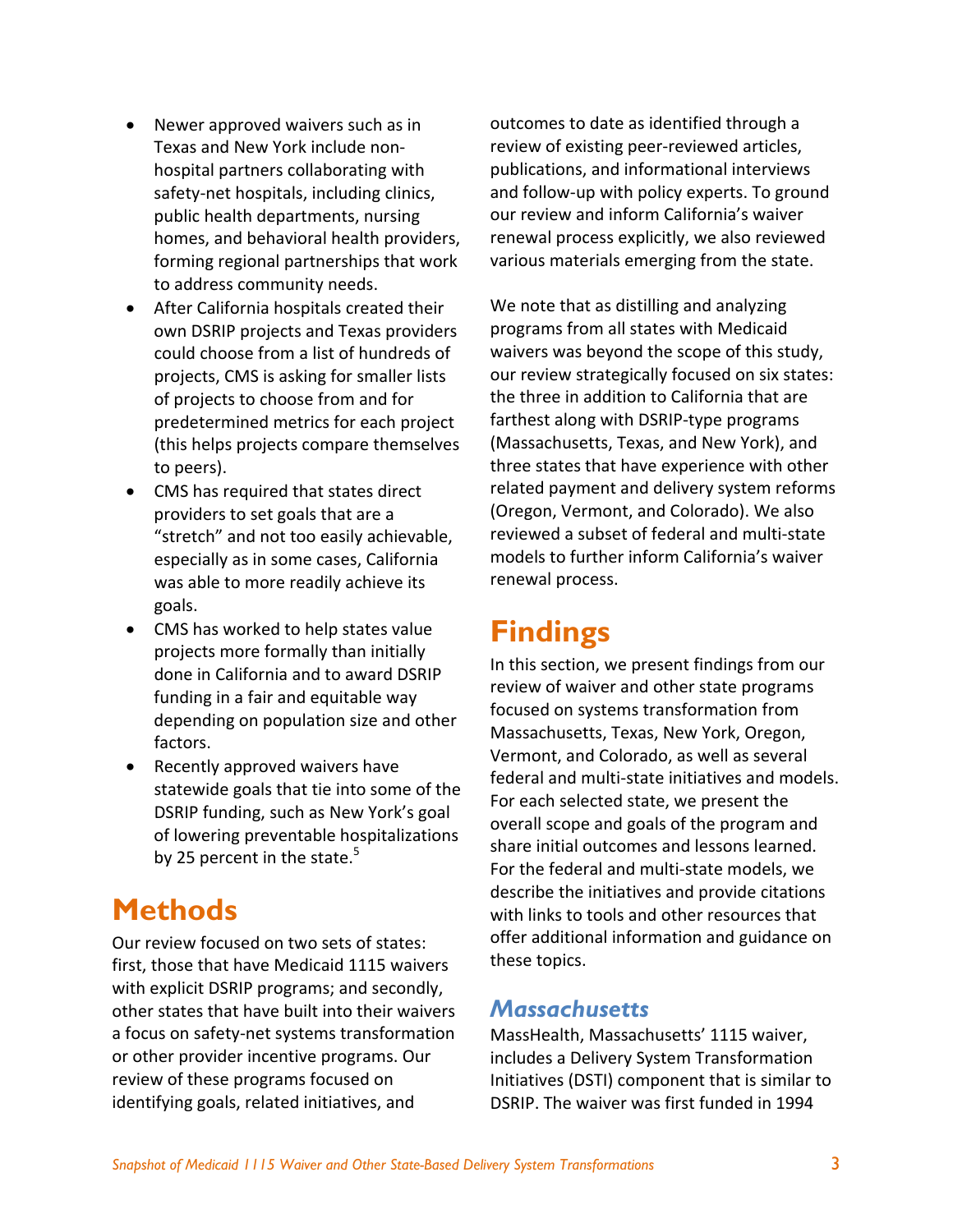and has been renewed five times, with the last renewal approved on October 30, 2014.<sup>6,7</sup> The 2011 waiver extension allowed Massachusetts to restructure the Safety Net Care Pool (SNCP) to support improvements including DSTIs to provide incentive payments for progress related to the Triple Aim. Seven hospitals are participating and receive payments for projects under four categories:

- Development of a fully integrated delivery system;
- Improved health outcomes and quality;
- Ability to respond to statewide transformation to value‐based purchasing and to accept alternatives to fee‐for‐service payments; and
- Population‐focused improvements.

The state submitted a master DSTI plan to CMS when DSTI was first approved, and participating hospitals each have their own plans describing the new initiatives they developed, which must include all four categories (the categories remain the same in the 2014 renewal). Hospitals must also participate in a learning collaborative to share best practices and get timely information from outside experts.<sup>8</sup>

The 2014 waiver renewal maintains the goals of universal coverage and person‐centered health care, and "focuses on gaining federal authority and support to pave the way for the next phase of health care reform in Massachusetts, with a focus on sustainability of the health care system, payment reform and cost containment."<sup>9</sup> It sought and gained the authority to implement shared savings/ shared risk payment arrangements that will support Primary Care Payment Reform and future plans such as contracting with Accountable Care Organizations. The waiver also sought to modify the Safety Net Care Pool to eliminate the provider sub‐cap that is

tied to the state's Disproportionate Share Hospital allocation, but this was not approved. $10,11$  The 1115 waiver was approved for four years and 8 months (through June 30, 2019), with the DSTI portion funded for the first three years. The state will work with CMS to redesign the Safety Net Care Pool for the fourth and fifth years to develop payment methods to support low‐income care and transformation efforts.<sup>12</sup>

#### *Outcomes and lessons learned in*

*Massachusetts:* An interim evaluation of the DSTI portion of the MassHealth waiver states that as outcomes are intended to be long‐ term, it is somewhat premature to evaluate outcomes from the first year (2011‐2012) which was focused on foundational work. However, the evaluation does report on progress in implementing programs across the seven participating hospitals, finding that implementation is on track with 95% of project metrics being achieved in year 1 across the hospitals.<sup>13</sup> Some lessons learned are that a five‐year waiver instead of a three‐ year term is important for continuity; that the incentive funds are not new additional funding but are partial replacements of previous funds, which means that hospitals need to align their activities with the strategic plan of the institution so they do not do inconsistent work; and that the Medicaid waiver funding is central to supporting safety‐ net hospitals in systems transformation.

### *Texas*

Texas is one of the few states in addition to California with some experience with a DSRIP program, since most of the other approved programs are just starting. The Texas Healthcare Transformation and Quality Improvement Program was approved in 2011 and is funded through September 2016. This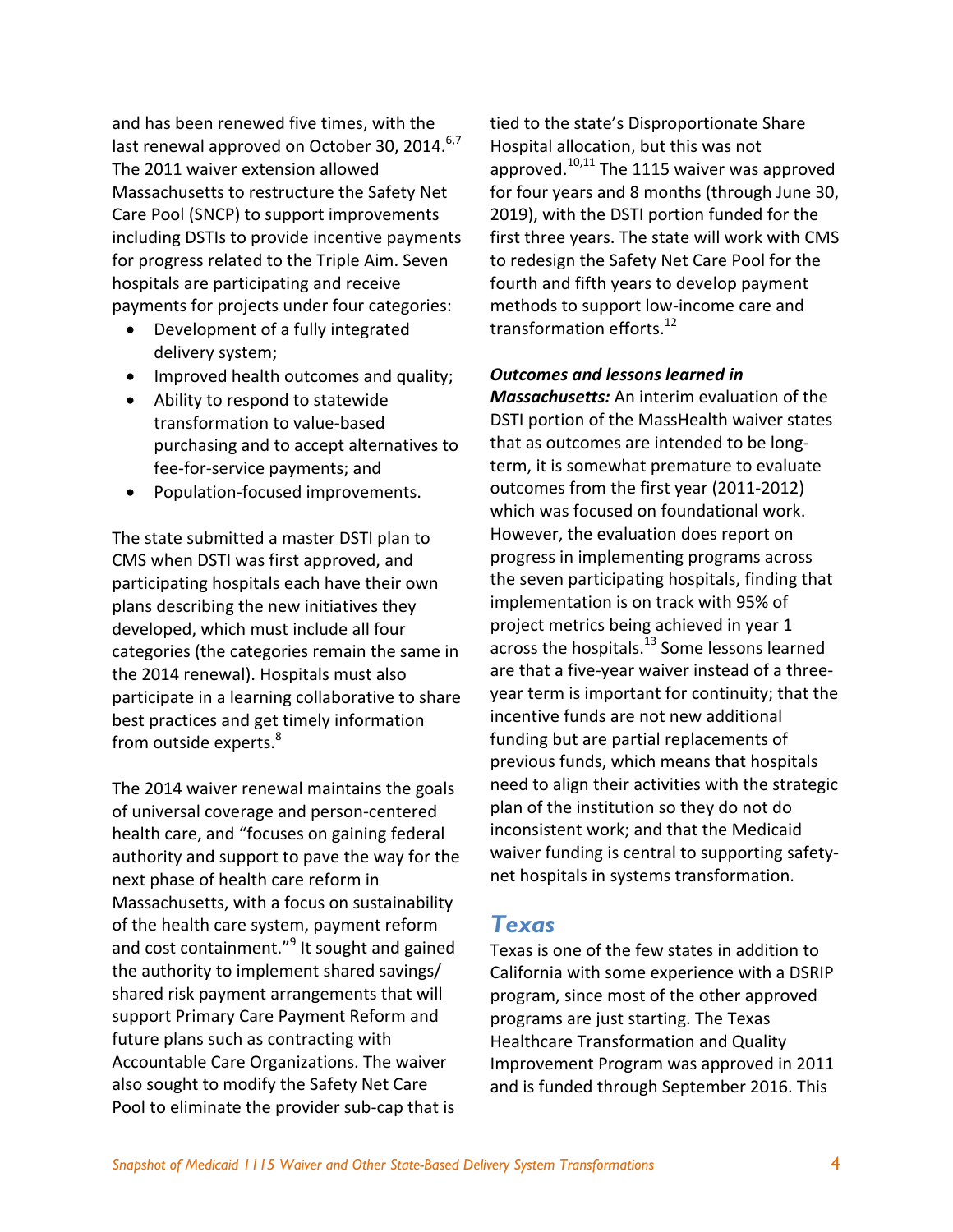1115 waiver provides for expanding Medicaid managed care, setting up an uncompensated care pool to pay hospitals for uncompensated care, and establishing a DSRIP pool to provide incentive payments to hospitals and other providers that increase quality and cost‐ effectiveness.

Hospitals must participate in a regional healthcare partnership (RHP) along with other safety‐net providers such as clinics and public health departments in order to be eligible for payments from the pools. RHPs must develop a regional plan and have one main entity for contact and coordination.

 "Regional Healthcare Partnerships should promote system transformation (improved access, quality, cost-effectiveness, and coordination). Delivery systems should be developed based on geographic proximity and an ability to efficiently deliver care to regional residents. Specialized providers … can and should be included based on delivery system functional needs, even if outside the area's geographical boundaries."

 *– Texas DSRIP Regional Healthcare Partnership Principles<sup>14</sup>* 

The four categories of DSRIP projects, much like California, are:

- Infrastructure development;
- Program innovation and redesign;
- Quality improvements; and
- Population-focused improvements.<sup>15</sup>

All current projects fall within the first two categories, as infrastructure and redesign need to come first, and projects for the last two years of the waiver are being finalized and approved. DSRIP participants in Texas participate in regional learning collaboratives as well as a statewide collaborative. Texas' DSRIP (as well as California's) focuses on

delivery system reform more than payment reform, while Massachusetts' waiver has more payment reform models.<sup>16</sup>

As of October 2014, there were 300 providers and over 1,400 DSRIP projects within the 20 RHPs.<sup>17</sup> The most common types of projects are focused on expanding "access to primary and specialty care, behavioral health interventions to prevent unnecessary use of services in certain settings (e.g. emergency department, jail), and programs to help targeted patients navigate the healthcare system."<sup>18</sup>

*Outcomes and lessons learned in Texas:* Projects report milestones twice a year, and most metrics have been met so far, with about \$2.1 billion in incentive payments distributed in years 1 and 2 as of January 2014. Examples of successful outcomes in different regions include integrated primary care and substance abuse services at several behavioral healthcare clinics, and integrated mental health services in outpatient obstetrics offices to provide increased access to treatment for postpartum depression. Future broad goals of the program are to "reflect a unified quality strategy for Texas Medicaid managed care and DSRIP, and establish shared incentives within regions to make improvements in healthcare delivery and population health indicators."<sup>19</sup> The Texas Health and Human Services Commission contracted with Texas A&M University's Center for Rural and Public Health to evaluate outcomes from the DSRIP projects, and may contract with others as well. This evaluation is currently ongoing, and the state's interim report to CMS is due in December 2015. The waiver expires September 30, 2016, and a renewal must be submitted by September 30, 2015.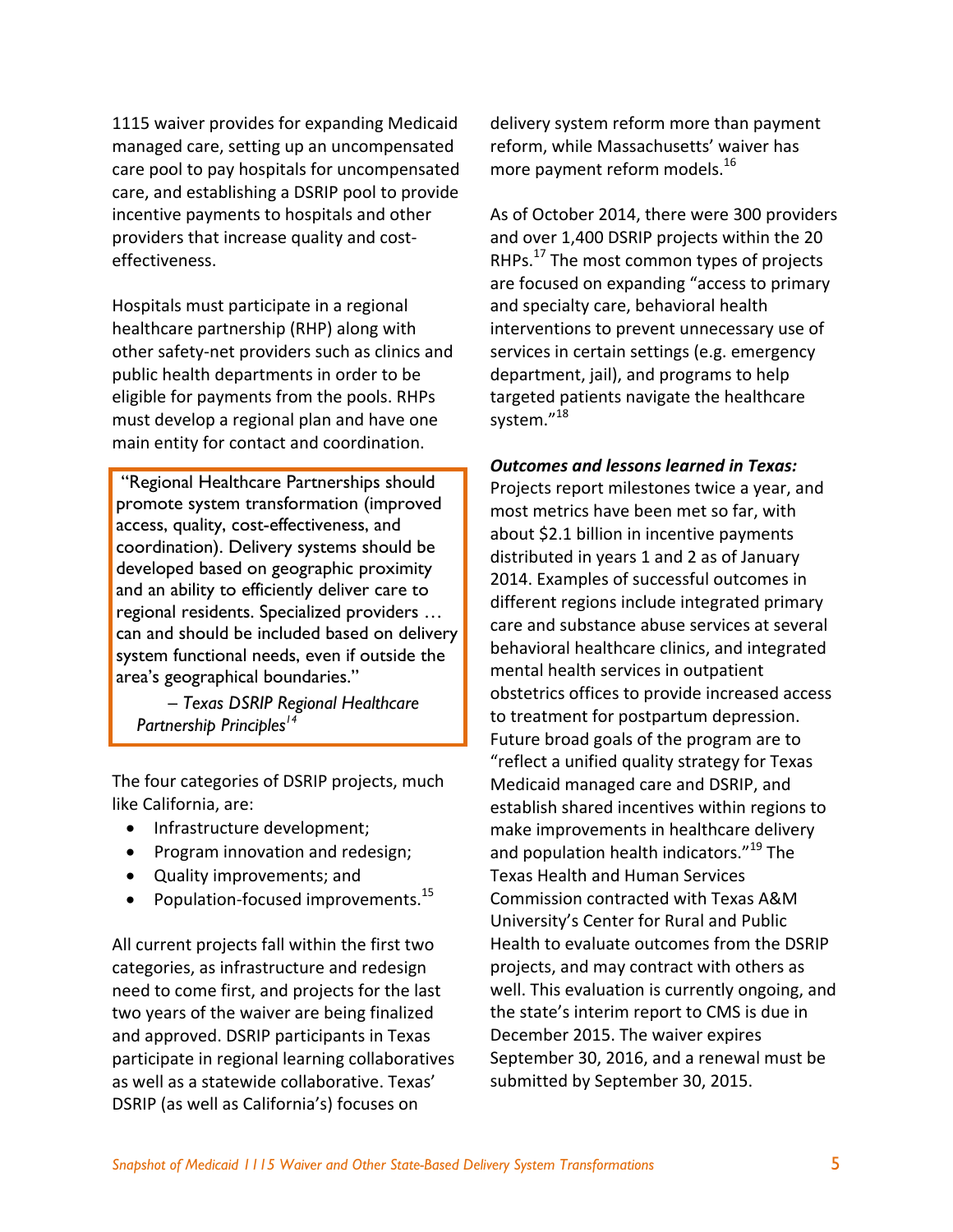### *New York*

New York's Medicaid Redesign Team Waiver amendment includes a DSRIP program that was finalized in 2014, with projects starting in 2015 (the original 1115 waiver has been in place since 1997, with several renewals). The Medicaid Redesign Team (MRT) was a group created by the governor in 2011 to bring together stakeholders to improve New York's Medicaid program and reduce costs, and the 1115 waiver amendment enables the state to reinvest some of the savings produced by the reforms. The DSRIP program focuses on community health improvement projects led by provider collaborations called Performing Provider Systems (PPS), as well as an overarching goal of reducing avoidable hospital admissions by 25% over the period of the waiver. $20$ 

PPSs are comprised of public hospitals (or other qualifying hospitals) in partnership with safety-net providers in the same community. PPSs develop at least two clinical improvement priorities (behavioral health, HIV/AIDS, diabetes care, and other options) plus one population-based project. $^{21}$  The groups receive incentive payments for reaching milestones, which they distribute internally according to an approved plan, and are encouraged to use value‐based payments instead of fee‐for‐service reimbursements within their organizations. To determine the types of DSRIP projects to undertake, each PPS is required to perform a community needs assessment and evaluation of available data to ascertain existing resources and health-related priorities in their areas.<sup>22</sup>

New York had experience before DSRIP with cost containment and payment and delivery reforms in the Medicaid program, including the Medicaid Statewide Patient‐Centered

Medical Home Incentive Program, $23$  and the aforementioned MRT.<sup>24</sup> The MRT effort involved extensive stakeholder meetings in the state, which led to an agreement to establish a global spending cap in Medicaid that is tied to the long‐term medical Consumer Price Index. Medicaid spending is closely monitored and if it appears that it may exceed the global cap, actions such as a possible reduction in reimbursement rates could take place to control spending levels, creating an incentive for providers to innovate and keep spending in check. $^{25}$ Besides the spending cap, the MRT action plan also includes other reform measures such as Care Management for All, which works to change payment methods to capitated or bundled, and Health Homes, which works to move patients to coordinated care, especially high-need patients.<sup>26</sup> It also includes supportive housing for high‐need patients, which became a reality starting in 2013 with affordable housing provided for 5,000 Medicaid beneficiaries.<sup>27</sup>

#### *Outcomes and lessons learned in New York:*

Results are not in at this time for New York's DSRIP program since it started in 2014, but the state plans for a variety of monitoring activities in addition to what is required by CMS. It will have learning collaboratives, quarterly reports on PPSs, semi‐annual reports on project achievements, operational reports on DSRIP performance, and reports for consumers on provider activities.<sup>28</sup> DSRIP chartbooks and dashboards will be available online for participants and other stakeholders to use to monitor performance.<sup>29</sup> The Medicaid Analytics Performance Portal (MAPP) is available online for PPSs to monitor networks and performance.<sup>30</sup> An independent evaluator will prepare interim and final statewide evaluations of the DSRIP program.31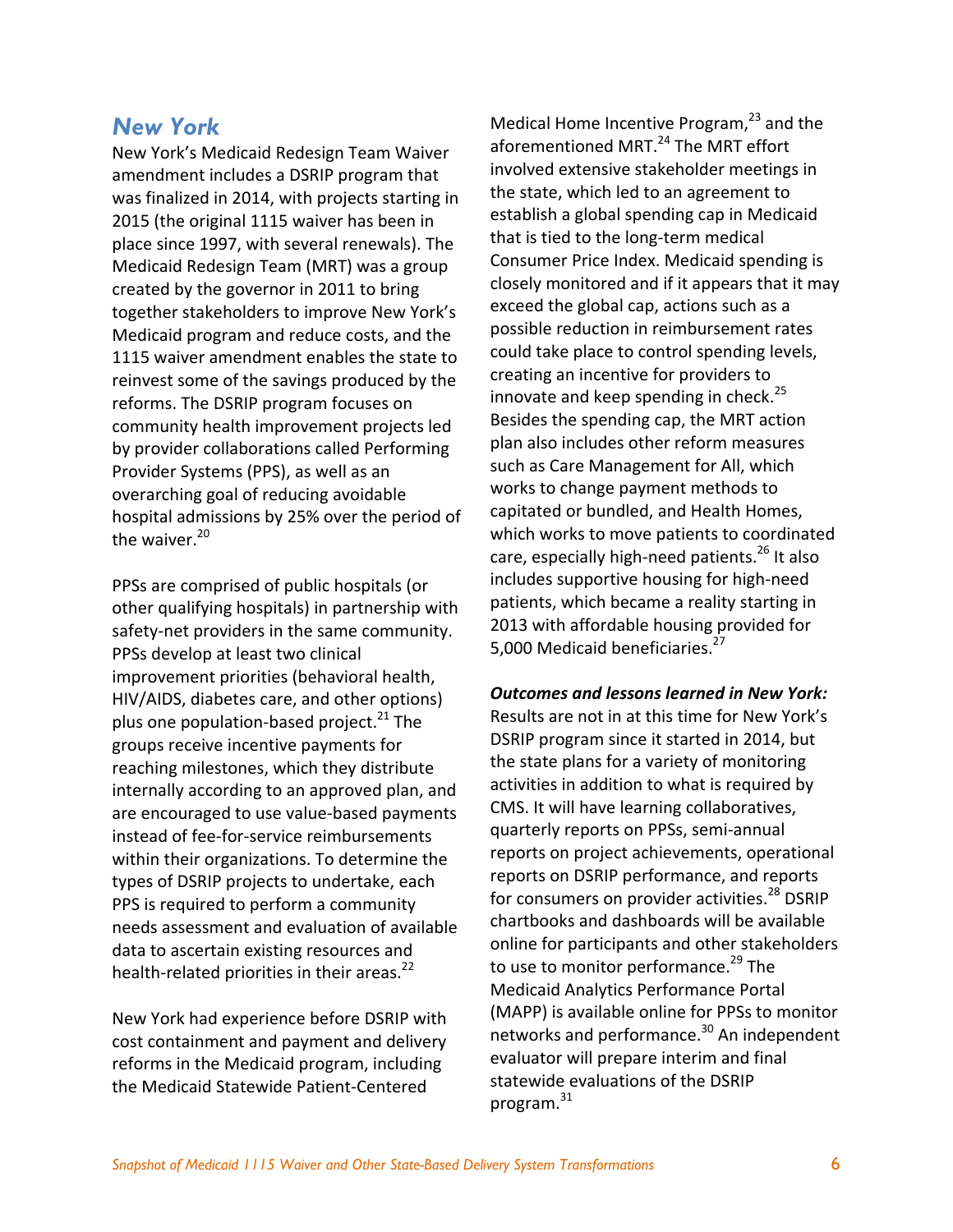Regarding MRT activities, the global spending cap has reduced costs, with Medicaid spending decreasing \$4 billion in the first year (fiscal year 2011‐12). In the first year spending was \$14 million under the cap and in year 2 it was \$200 million under, while the number of beneficiaries increased during this period. The spending reductions were produced by such actions as shifting non‐ emergency patients from emergency rooms to ambulatory settings, transferring from fee‐ for‐service to Medicaid managed care, and pilot programs that help to control health care utilization and spending. Stakeholders have been an important part of designing the Medicaid cost containment measures, leading to buy‐in and limited opposition, and the successes of the programs so far are attributed to stakeholder collaboration and a shared view among public and private sector health care systems and settings that these activities are necessary to the survival of Medicaid in the state. $32$ 

### *Oregon*

Oregon's Medicaid program received approval for an 1115 waiver amendment in 2012, after several years of development and stakeholder input, to implement the Coordinated Care Model (CCM), which is intended to reduce costs and improve care coordination. The state contracts with 16 local, risk‐bearing entities called Coordinated Care Organizations (CCOs) to provide a comprehensive set of services (medical, behavioral, dental, and vision, but not long‐ term care), and uses global payments that include a capitated amount, payment for optional services, and incentive payments for meeting goals. CCOs develop innovative transformation plans for their communities such as integrating physical and mental health care, implementing medical homes,

and working with community health workers to help patients with chronic conditions and to reduce emergency department use. The state created a Transformation Center to provide technical assistance to CCOs and manage learning collaboratives to share best practices.33

The amount paid to CCOs grows each year, but at a smaller rate than expected in the Medicaid program, thus creating a mechanism to control costs (and leaving CCOs at risk for extra expenditures). The state must demonstrate a 2% decrease in the Medicaid per capita growth rate and show \$330 million in savings over the five years of the waiver, or risk significant penalties of several hundred million dollars. Performance is tracked using 33 metrics that measure access to care, quality of care, and patient satisfaction, 17 of which count toward the provider earning incentive payments. $34$ 

*Outcomes and lessons learned in Oregon:* In the first full year of operation (2013), the CCM met the 2% reduction commitment and avoided a penalty, while also reducing ED use and reducing hospitalization for certain chronic conditions. Other achievements included increasing developmental screening for young children and increasing primary care visits and enrollment in patient‐centered primary care homes. Identified areas for improvement included drug and alcohol screening and adequate access to care. Funds were distributed from the first annual quality pool (\$47 million, which is 2% of the 2013 CCO payments) and the challenge pool (funds remaining unused from the quality pool, which were \$2.4 million) according to progress on the 17 incentive metrics, and the CCOs earned anywhere from 84% to 107% of their share as would be allotted by number of members.<sup>35</sup>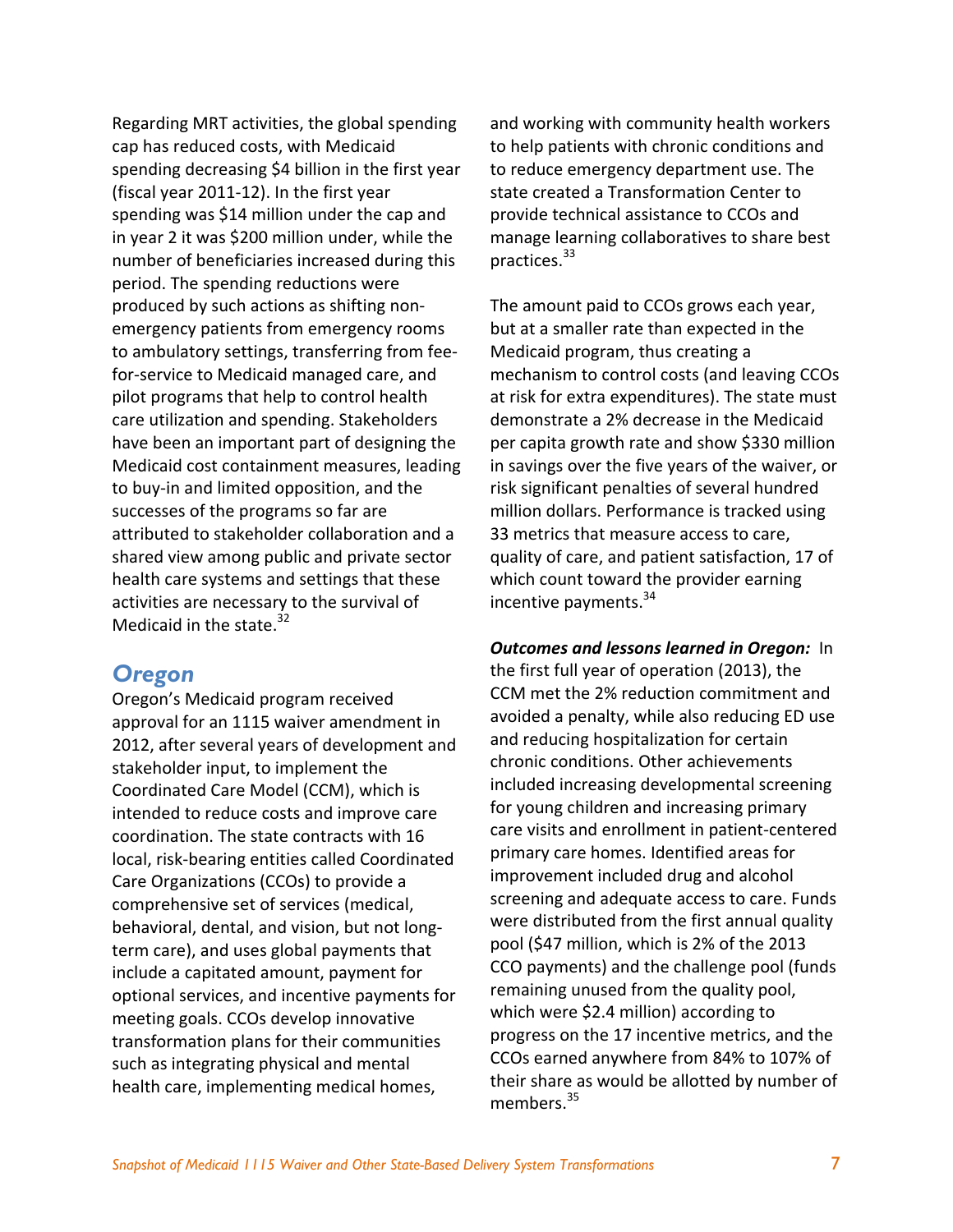Strong leadership (including Governor John Kitzhaber who is a physician) as well as many meetings with stakeholders helped forge a shared vision in the state and helped with the process of passing legislation on the CCM and then implementing it through the Medicaid waiver. With the global budget, all providers are accountable and at risk, which incentivizes collaboration and finding efficiencies. If the program ultimately proves successful, Oregon may expand it to the state public employee's purchasing pool and small businesses.36

### *Vermont*

Vermont has a history of progressive healthcare legislation, including the Blueprint for Health, $37$  the initiative on integrated care passed in 2006, and the Vermont Health Reform Law of 2011 (Act 48), that calls for a single‐payer system in the state and creates a board to oversee changes to the state's healthcare system. The Blueprint for Health combines Advanced Primary Care Practices (providing medical homes) with community health teams (providing care coordination), and a majority of Medicaid recipients now participate in these medical homes.<sup>38</sup> Act 48 also created the state marketplace under the Affordable Care Act (ACA) as an interim step until an ACA State Innovation waiver can be sought (effective in 2017 at the earliest) to implement a public‐private single‐payer system to provide coverage for all Vermont residents.39 Vermont's 2005 "Global Commitment to Health" 1115 Medicaid waiver was extended in 2013 for three additional years to establish capitated payments paid by the state per member per month for Medicaid beneficiaries, and give the state flexibility to change benefit packages for non-mandatory populations.<sup>40</sup>

Planning for financing of the single‐payer system has been delayed due to implementation work for the marketplace, but other related health reforms are proceeding, such as planning under Vermont's State Innovation Model grant from CMS that allows the state's Medicaid and commercial payers to test three Medicare models—bundled payments, shared savings ACOs, and pay for performance. Three ACO pilots are currently underway, including one with federally qualified health centers, one with independent physicians, and a statewide initiative with 13 hospitals and 2,000 physicians.<sup>41</sup>

 "Ultimately, the success of any health system is more likely if the underpinnings include the best possible foundation of primary care, close integration of medical and social support services, and community providers operating in more cohesive networks." *– State of Vermont42*

### *Outcomes and lessons learned in Vermont:*

The Green Mountain Care Board, which oversees health reforms in the state, will determine outcome measures for reform efforts—providers would like to see fewer measures, while some advocates wish to have more measures for different populations. The state plans to "collect and report data on a variety of access, population health, cost, and financing measures. Potential measures include the percent of residents in a medical home, rates of obesity and smoking, the adequacy of provider supply, rate of growth in Vermont health care expenditures, and passage of legislation authorizing financing for and receiving a federal waiver for a single payer plan."<sup>43</sup> The state has experienced strong leadership of the administration and legislature that has helped reform efforts to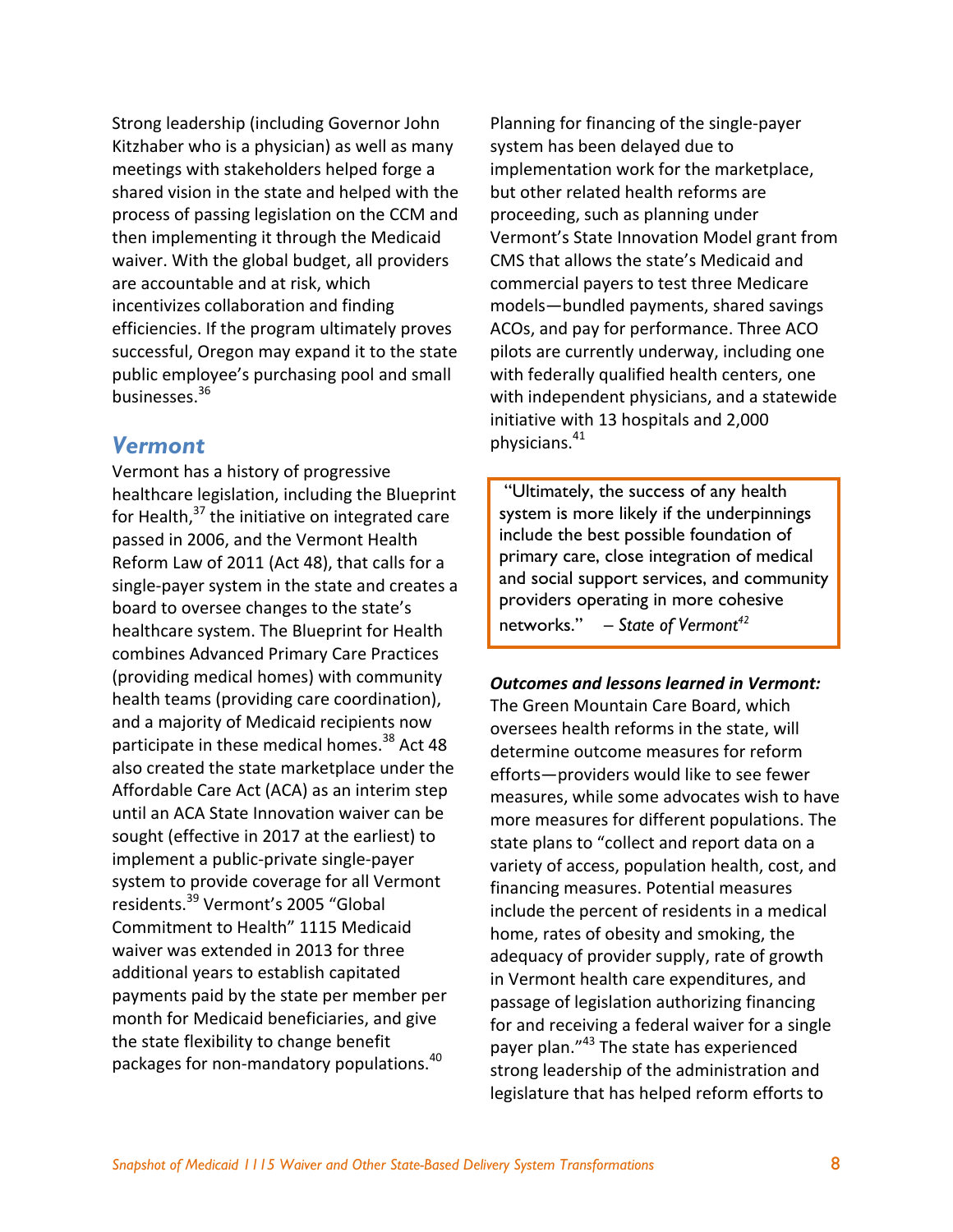be accepted and implemented, as well as substantial involvement of stakeholders and consumers. Comprehensive reform is also less complicated in Vermont than some other states due to its relatively smaller size.<sup>44</sup>

A recent report to the legislature highlights the successes of Vermont's Blueprint for Health. It notes in particular the formation of multidisciplinary health teams and medical homes as well as reduced costs. However, challenges have also surfaced. First, providers are increasingly feeling that incentive payments are too low to support the program's standards (especially after current grants end). Secondly, there is concern that the emergence of a Medicare coordinated care program that will provide higher reimbursements may encourage practices to switch to this program even though it will only cover Medicare patients.45 The report offers several options for the state to sustain the Blueprint for Health model, including:

- 1. Adjusting the proportion of the costs that each insurer contributes to the community health teams to make it more in line with their proportion of beneficiaries served by medical homes;
- 2. Increasing the per person per month payments to the multidisciplinary community health teams that are a hallmark of the state's medical home model, in order to increase their effectiveness and capacity for coordinated care;
- 3. Increasing the per person per month payments to the primary care practices that serve as medical homes to assist them in meeting NCQA medical home standards;
- 4. Increasing the per person per month payments to both the medical homes

and the community health teams at the same time (Blueprint for Health has two separate capitated payments, one for the administration of the community health teams and one for the practices that serve as medical homes, and both components are seen as essential for the model to succeed); and

5. Exploring the option to establish Medicaid Health Homes, which include an enhanced federal matching rate of 90/10, but funding is only available for two years.<sup>46</sup>

## *Colorado*

The Medicaid Accountable Care Collaborative (ACC) legislation was passed in 2009 and implemented in 2012 to coordinate care and to reform payments to reward providers for outcomes rather than volume. Related state legislation was passed in 2012 to implement payment reform pilots such as global payments.

In the ACC program, the state was divided into seven regions, and the Medicaid program contracts with a regional care collaborative organization (RCCO) in each region. The RCCOs contract with networks of primary care medical providers (PCMP) including group practices, FQHCs, rural health centers, and others, to provide primary care, to implement medical homes, and to coordinate with specialists to meet beneficiaries' needs. Medicaid pays a total of \$20 per member per month, with \$13 originally allocated to each RCCO, \$4 to each PCMP, and \$3 to the data analytics vendor; this was later modified to have \$1 withheld from the monthly portions to the RCCOs and PCMPs to fund an incentive pool to reward decreased hospital readmissions and emergency department usage, and high-cost imaging.<sup>47</sup>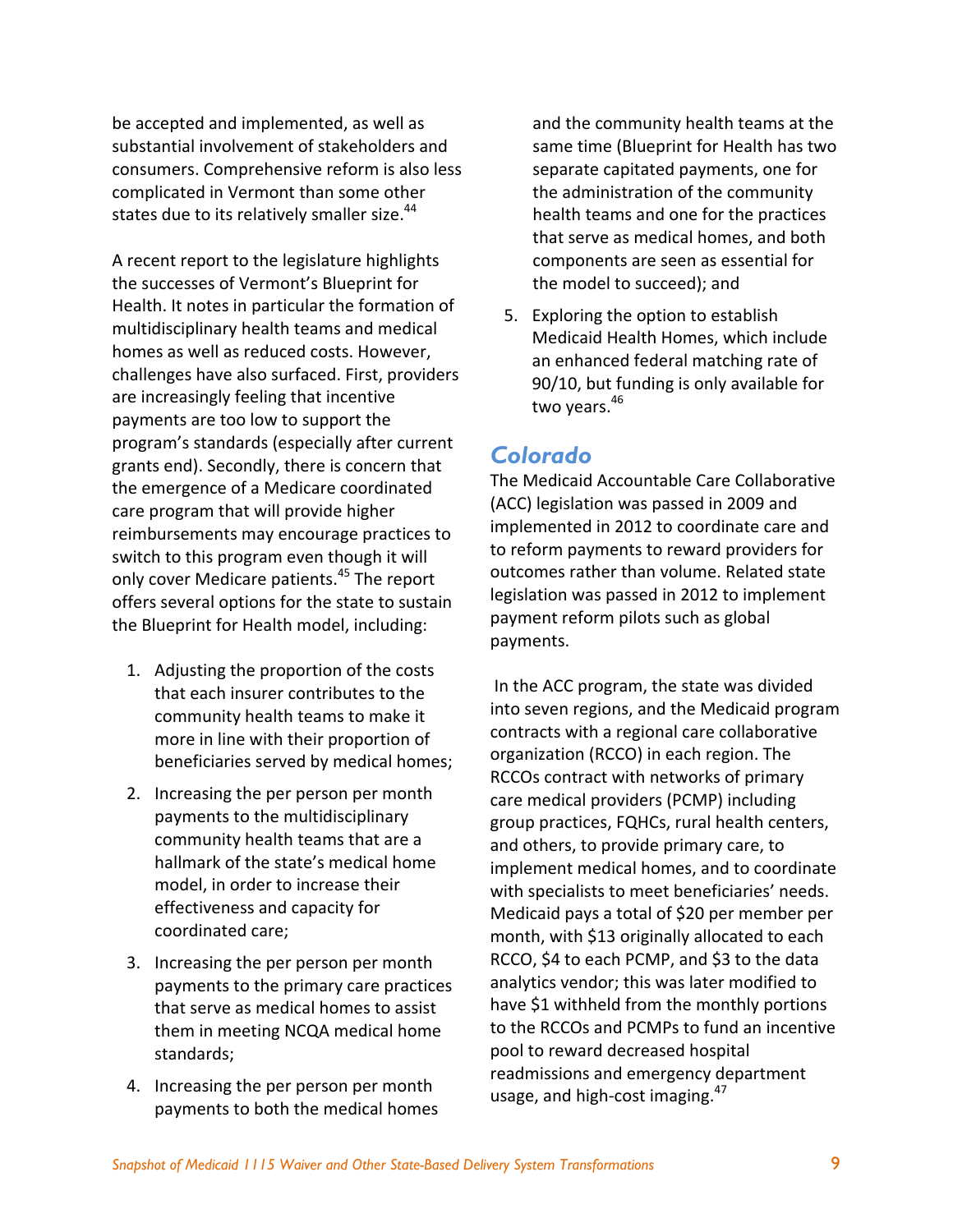Colorado Medicaid is also working on several other relevant initiatives as follows:

- The state received a federal State Innovation Model design grant that will assist with integrating behavioral health and primary care in the ACC program and with private payers.
- Participation in the federal Comprehensive Primary Care Initiative where payers give care coordination payments to primary care provider networks, and any savings can be shared between the participants.
- Two health information exchanges in the state allow practice transformation teams to work with providers.
- Development of an all‐payer claims database (APCD) to show utilization and spending trends, starting with Medicaid and commercial insurance and eventually including all claims; this effort will help in evaluating payment reforms $48$

#### *Outcomes and lessons learned in Colorado:*

In fiscal year 2013, the ACC program noted an average of 15‐20% reduction in 30‐day hospital readmissions from expected rates (goal was 5% reduction), while ER visits varied between higher and lower than the benchmark (goal was also 5% reduction). Reductions in use of high‐cost imaging were 20‐25%. The program saw a \$44 million gross reduction and \$6 million net reduction in total cost of care (through cost avoidance) for the 729,000 Medicaid beneficiaries in the ACC program.49 The program has widespread support because the state engaged stakeholders early. The RCCOs have flexibility to customize reforms to meet regional needs. However, provider contracting and health information technology infrastructure were more complicated and took longer than expected. Constituents also acknowledge the

need to develop a strong focus on data collection to evaluate the initiatives and establish accountability.<sup>50</sup>

### *Federal and Multi-State Models*

In addition to DSRIP, there are numerous other payment and delivery reform innovations and pilot programs taking place around the nation, including multi‐state initiatives and federally supported programs. These are testing and advancing evidence‐ based methods for implementing reforms that could be included in Medicaid waivers and other policies, and will be useful to monitor in the future once more results and best practices are available. Several relevant initiatives are described below.

#### *Comprehensive Primary Care Initiative (CPC):*

Colorado is participating in this federal program as mentioned above, as well as seven other states. It consists of 481 primary care sites, over 2,000 providers, and about 2.5 million patients, some of which are covered by Medicaid and Medicare. The program is testing a comprehensive primary care delivery model as well as a payment model involving a monthly capitated fee and shared savings in years  $2-4$ .<sup>51</sup>

#### *Medicaid Innovation Accelerator Program*

*(IAP):* This new CMS program announced in 2014 assists states in improving the health of Medicaid recipients and reducing costs by providing technical assistance for states' service delivery and payment reforms. The program will work with states and providers to offer resources and lessons learned from reform efforts to accelerate innovations in the Medicaid program.<sup>52</sup> Its initial main functions are to 1) identify and advance new models, 2) leverage new data sources and analytics, 3) improve quality measurement,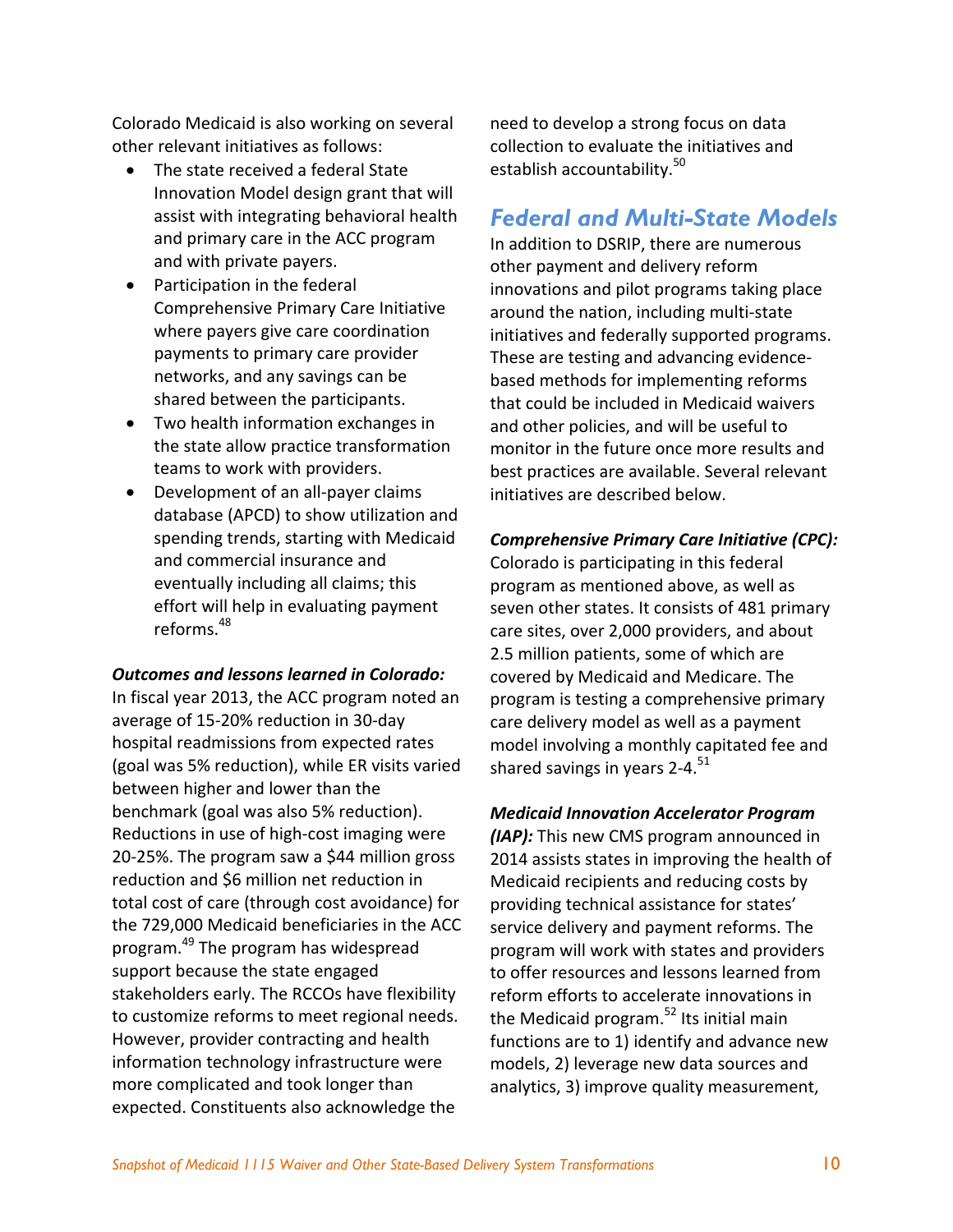and 4) improve dissemination of best practices and evaluations.<sup>53</sup>

*State Innovation Model grants (SIM):* This CMS program has awarded almost \$300 million to 25 states (including California) to test or design state‐based payment and delivery models to improve their health care systems. CMS announced in 2014 that up to \$730 million will be available in round two for existing SIM states and new states to participate.<sup>54</sup> Details on various innovation models, participants, and results can be found on the CMS website.<sup>55</sup> SIM will coordinate with IAP mentioned above to disseminate information.

*Primary Care Extension Program (PCEP):* The PCEP was authorized by the ACA and the Agency for Healthcare Research and Quality (AHRQ) was directed to create this program. Since no funding was allocated, AHRQ used existing appropriations to start a pilot program in four states called IMPaCT, or Infrastructure for Maintaining Primary Care Transformation, in 2011.<sup>56</sup> Each participating state disseminates information to three additional states. The PCEP borrows the model of the U.S. Department of Agriculture's successful Cooperative Extension program to send community‐based Health Extension Agents to help primary care providers establish patient-centered medical homes.<sup>57</sup> AHRQ created the Health Extension Toolkit for Primary Care Transformation to share experiences with the extension model.<sup>58</sup> The Safety Net Medical Home Initiative also has tools online for creating patient‐centered medical homes.<sup>59</sup>

### *Multi‐Payer Advanced Primary Care Practice (MAPCP):* Eight states are participating in this CMS program to test reform initiatives to expand advanced primary care practices.<sup>60</sup>

Participating practices receive extra payments for transforming to medical homes and providing additional services not covered under traditional Medicare. Medicaid and private insurers participate as well as Medicare. CMS chose sites for MAPCP that did not overlap with sites in the CPC program mentioned above.<sup>61</sup> The demonstration projects will end in 2015 and 2016. The Patient‐Centered Primary Care Collaborative has a webpage where interested practitioners and policymakers can search for this program and other primary care innovations by state.<sup>62</sup>

### *Multi‐Payer Medical Home Learning*

*Collaborative:* The National Academy for State Health Policy (NASHP) and The Commonwealth Fund have supported a series of learning collaboratives for states seeking to implement medical homes in Medicaid and CHIP, including the current initiative with four states.<sup>63</sup> NASHP developed the Multi-Payer Resource Center to gather resources and share lessons learned in these collaboratives to support states in five main priorities of focus in developing multi‐payer medical homes: 1) stakeholder engagement and pilot convening, 2) developing infrastructure and community linkages, 3) payments, 4) attribution and enrollment, and 5) evaluation.<sup>64</sup>

*Patient‐Centered Outcomes Research Institute (PCORI*): Established by the ACA, PCORI is a nonprofit organization with the mandate "to improve the quality and relevance of evidence available to help patients, caregivers, clinicians, employers, insurers, and policy makers make informed health decisions."<sup>65</sup> This focus on evidencebased outcomes and the emerging results of funded studies could help guide states and providers in determining what DSRIP projects would be most useful to undertake. Target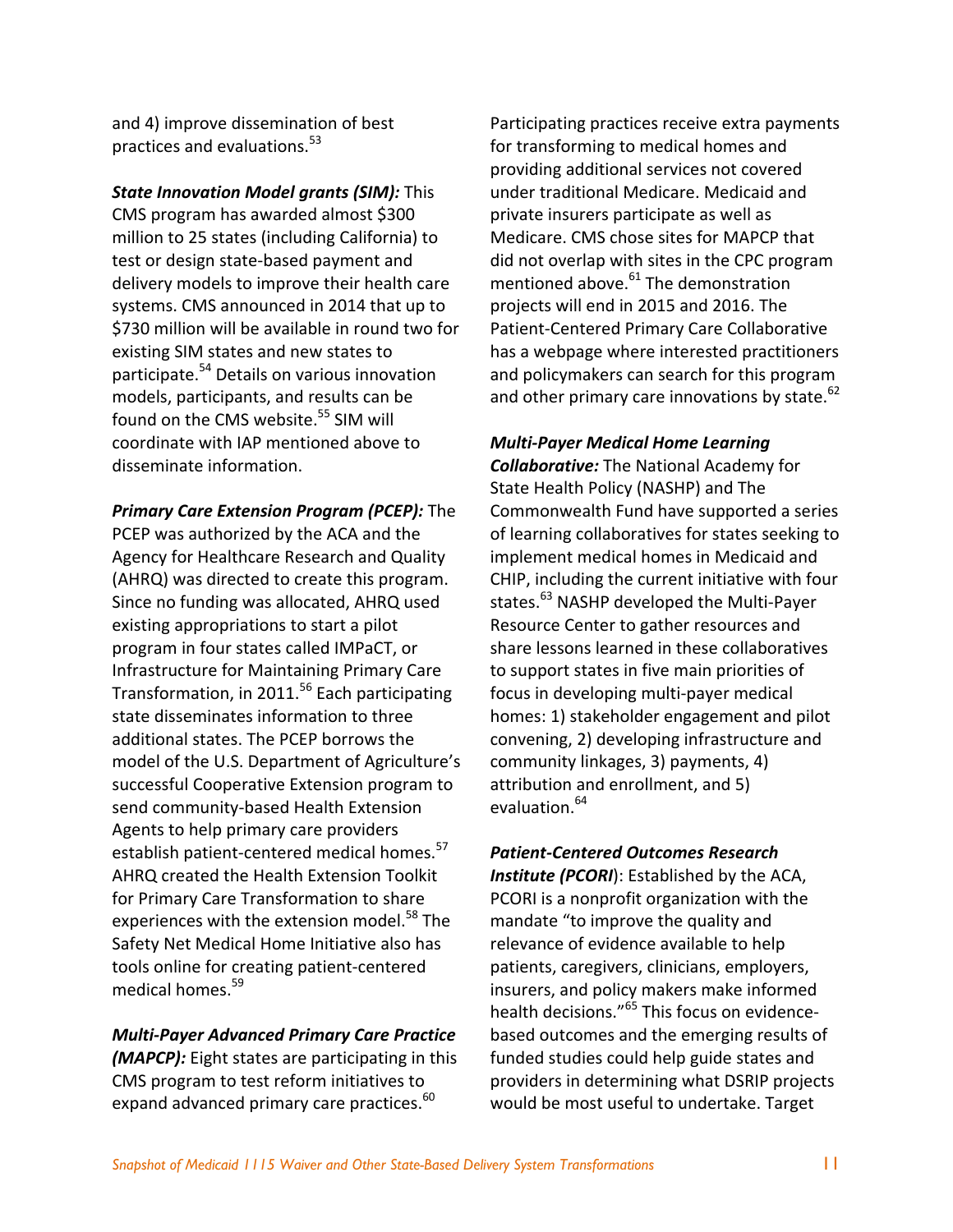populations for PCORI research are racially and ethnically diverse populations, low‐ income and rural populations, older adults, and children.<sup>66</sup>

# **Discussion**

Continually rising costs in Medicaid are unsustainable for states, leading many to explore alternative options and to obtain Medicaid waivers to test new delivery system and payment reforms such as in DSRIP programs. The approaches, experiences, and lessons from emerging delivery and payment reforms may be helpful in informing states such as California as they work to renew their Medicaid waivers.

Our review suggests that programs that have shown success across most states share a common set of elements, including a focus on patient‐centered medical homes, primary care and behavioral health integration, collecting and sharing data, moving ambulatory care out of the emergency departments and into clinical and community‐based settings, and efforts that support transitioning away from the fee-forservice model toward capitated or value‐ based approaches such as bundled or global payments. State experiences also reflect that in order to be successful, cost‐cutting or performance incentives need to be more meaningful and substantive than they have been—especially in improving population health outcomes. Additionally, efforts to coordinate care need to be structured in ways that do not incentivize providers to stop accepting Medicaid patients.

Our review also reinforces that simply initiating reform does not necessarily yield success in terms of achieving the Triple Aim. Instead, given the wide proliferation of

payment and delivery demonstrations occurring across the country—largely spurred by investments in the ACA—there are many opportunities for states to draw on and build upon emerging evidenced‐based strategies and lessons. For example, a 2011 study from Massachusetts showed that doctors paid under global payments did not cost less and in some cases cost more than doctors paid fee-for-service, though some stakeholders said it would take more than one year of data to show cost savings. $^{67}$  The ambitious coordinated care program in Oregon has been called risky, as some of the models have not been proven to reduce costs, especially in smaller provider networks, and there are millions of dollars in penalties on the line.<sup>68</sup> Colorado's 2013 annual ACC report showed that while emergency room visits decreased in some months, they increased in other months. Given these early experiences, reforms need to be carefully designed and build on emerging experiences and evidence as much as possible, with monitoring over a period of time that is sufficient to determine program efficacy.

Despite such early experiences in some states, promising delivery system and payment reforms are emerging in a number of state programs. For example, in Colorado, Oklahoma, and Vermont, Medicaid medical homes were shown to reduce costs and increase access using methods such as implementing quality standards (such as  $NCA$ ) and modifying payment strategies.<sup>69</sup> A 2012 study showed that global payments in the Massachusetts Blue Cross Blue Shield Alternative Quality Contract saved 1.9% in year 1 and 3.3% in year 2 compared to non‐ participating physician groups, with savings achieved through means such as moving tests and procedures to lower‐priced providers; quality of care improved through these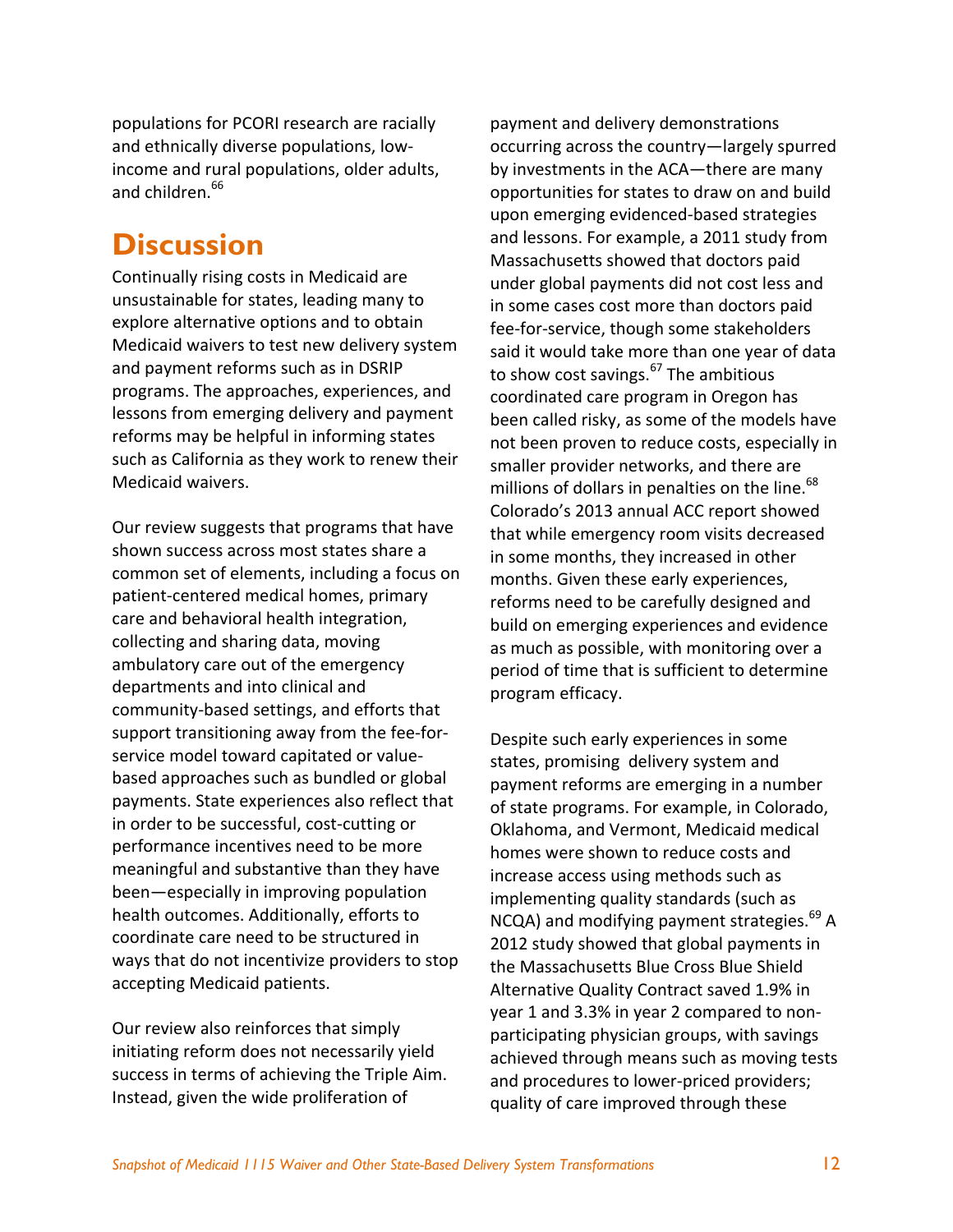initiatives as well. $^{70}$  States, especially California as it works to renew its DSRIP program, along with safety‐net systems generally may benefit from lessons learned through these models and others mentioned in the federal and multi‐state resources above to help refine future demonstration projects in these areas.

In addition to our review and snapshot of state‐based payment and delivery reforms, major national organizations have also reflected on promising elements and strategies for advancing systems transformation. For example, The Commonwealth Fund's report on delivery and payment reform initiatives in Vermont, Colorado, and Minnesota, and the National Academy for State Health Policy's (NASHP) review of multi‐payer medical home initiatives suggest that there are common strategies that may help to position states and providers in undertaking systems transformation.<sup>71,72</sup> In fact, both groups report common lessons that other states can draw on as they initiate and renew reform efforts. For example, both found that it is important to consider *community characteristics and dynamics in crafting reforms*, and to this end, allow for *regional or local flexibility in implementation*, especially in efforts to assure that critical health, social services, behavioral, and other community providers are a part of delivery and payment transformations.

The *importance of data* was also reinforced, especially in DSRIP states to measure performance and outcomes overall as well as for specific population subgroups. *Breaking down silos* was also a common theme, and as lessons from Vermont suggest, states can and should have different departments share resources and divide responsibilities in efforts to achieve a common transformation goal and vision.

States found success when *engaging and involving a breadth of stakeholders* representing a range of sectors that can address the underlying causes in many cases for costly, inefficient delivery through multiple strategies—e.g., lack of transportation resulting in no‐shows, unemployment and uninsurance generating avoidable emergency department visits and hospitalizations, or cultural and linguistic barriers associated with delayed access to care. Such input can especially help to better tailor programs for vulnerable, high‐risk, and complex patients through solutions generated by members from within communities.

Furthermore, states need not approach reform as an effort to "reinvent the wheel" or start from ground zero. Instead, *many building blocks already exist that can be built upon further for reform*—e.g., patient‐ centered medical homes, health information technology especially spurred by "Meaningful Use," and community health teams among other initiatives are all stepping stones for moving toward more accountable care arrangements at the community or population level. This can be particularly important in states in which a fee‐for‐service model is still highly prevalent, and where states may continue to find themselves in a "two‐canoe" situation balancing both fee‐for‐ service and capitated arrangements.

#### *Coordination across a spectrum of services* is

also an important precursor to extensive delivery and payment transformation, and while many have uncovered innovative ways to bridge and coordinate primary and specialty care especially through ranging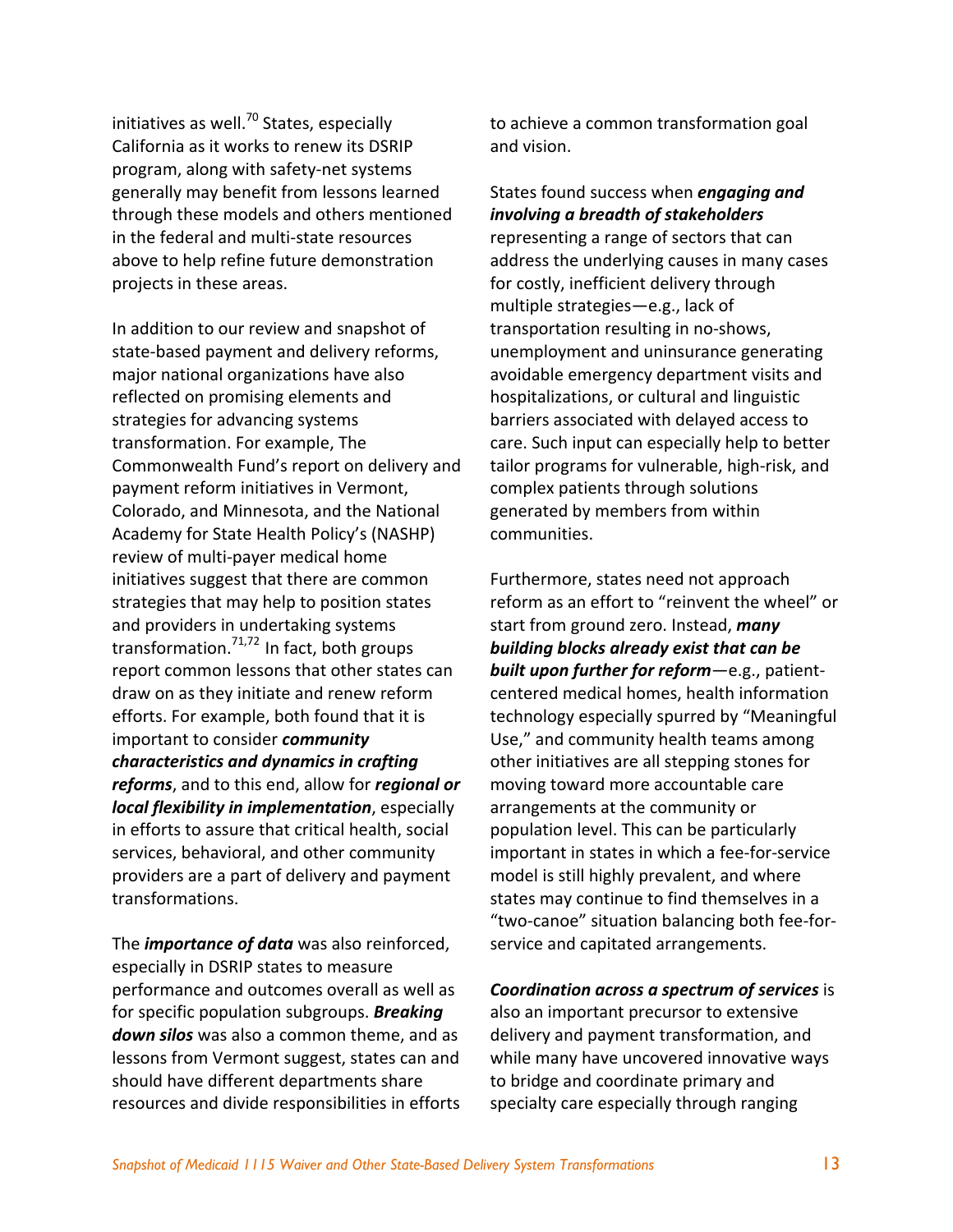medical home models, these efforts will need to be expanded upon in many states to better integrate behavioral health in all care.

Once medical home models are established and initial milestones have been reached, it is vital to *promote continuous improvement* in the model with tiered quality standards and other methods. To this end, leaders and stakeholders should also determine long‐ term plans and goals for medical home initiatives as they become more established. It is also important for states to understand that most reform measures do not yield short‐term results. The point and focus of meaningful reform should be about *long‐ term transformation,* and while this can be difficult to digest by stakeholders (and especially those supporting and funding such efforts), it is important to include in managing expectations and delivering outcome information. Also, if health reform regarding safety‐net hospitals will truly result in an improvement for population health, it is vital to *align reform across other state programs.* An example of this alignment was in Vermont that incorporated all payers including Medicaid in its Blueprint for Health and its unified health care budget.

Finally, *ongoing financing and leadership* are key to transformation. To this end, stakeholders will need to leverage as well as seek out both traditional and other financial resources to assure initiative continuity, to sustain reforms, and to realize their potential. Payment systems as well as services must eventually be fully integrated, and participants and funders must remember that these efforts are a marathon (not a sprint) and that savings and health outcomes may take multiple years to show evidence of benefits.

# **Conclusion**

California has made much progress in health care transformation, and a renewal of the 1115 waiver and DSRIP program will help the state continue on this path. California will need to continue to explore cost containment strategies while strengthening medical homes and modifying payment arrangements in order to increase care coordination, incentivize quality instead of quantity, and improve health outcomes.

Models and lessons from other states with Medicaid reform successes in these areas such as Vermont, Colorado, and New York could help with this process. Controlling health care costs while improving quality, efficiency, and coordination is a complex task with no easy solutions, but states must seek to reward value instead of volume and continue to try to find reforms that benefit their beneficiaries as well as their budgets.

### *Acknowledgments*

The authors would like to thank Peter Harbage and Lisa Chan‐Sawin of Harbage Consulting LLC for speaking with us about DSRIP in July 2014.

### *About Texas Health Institute*

The Texas Health Institute is an independent, nonpartisan, nonprofit organization with the mission of improving the health of communities in Texas and nationally. To find this report online, as well as our other reports on health care reform and health equity, please visit www.texashealthinstitute.org/ health-care-reform.html.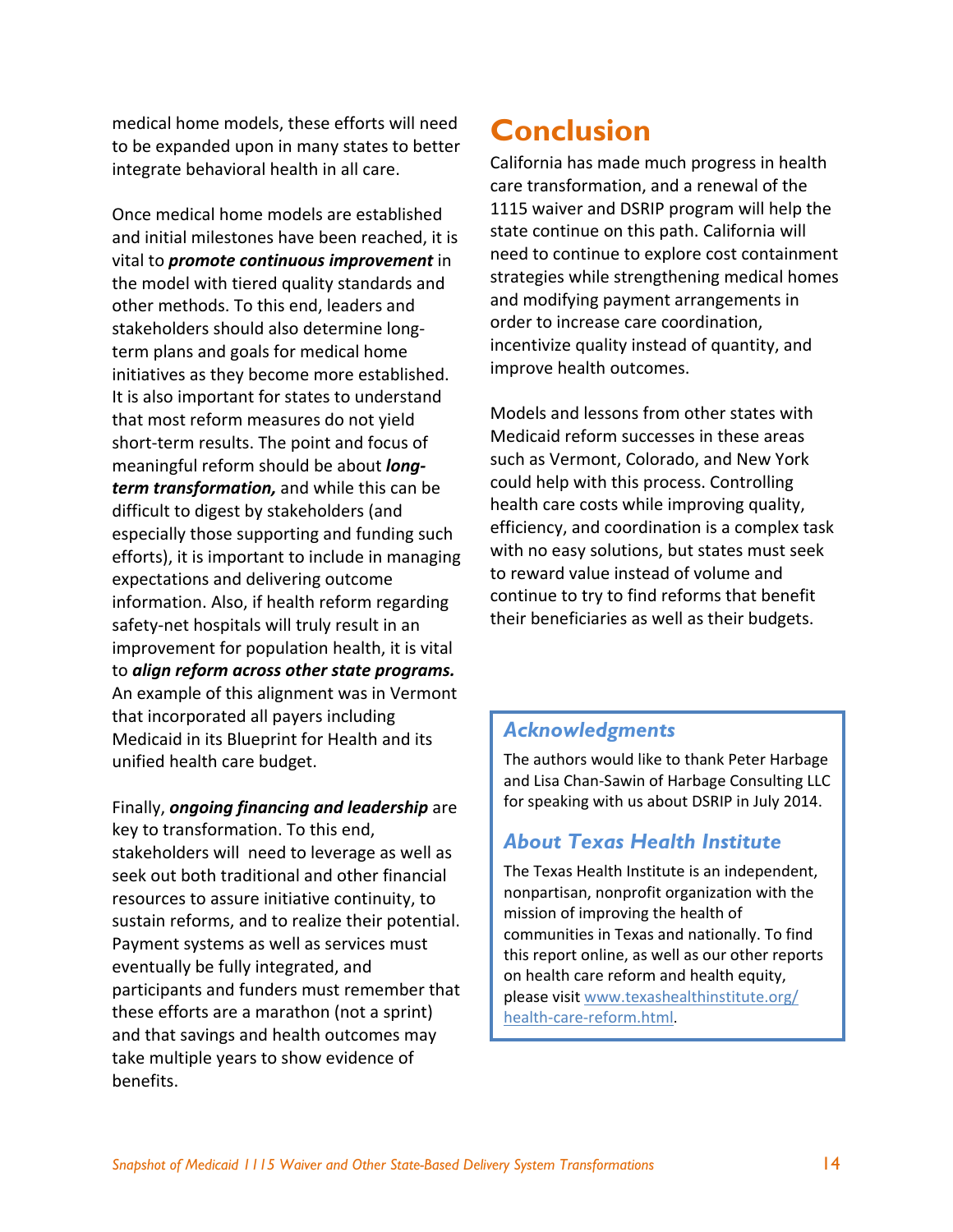# **Endnotes**

<sup>1</sup> See for example Harbage Consulting, "A Review of Select State DSRIP Programs and Implications for California's Waiver Renewal" (Draft Dec. 17, 2014), online at http://www.chcf.org/~/media/MEDIA%20 LIBRARY%20Files/PDF/D/PDF%20DSRIPreview1214 2014.pdf; and background materials for DSRIP workgroup meetings at http://www.dhcs.ca.gov/prov govpart/Pages/Waiver\_Renewal\_Workgroup\_DSRIP. aspx.

 $2$  California Health Care Safety Net Institute, "Aggregate Public Hospital System Annual Report on California's 1115 Medicaid Waiver's Delivery System Reform Incentive Program Demonstration Year 8" (Dec. 2013, pp 189-191), online at http://www.dhcs. ca.gov/provgovpart/Pages/DSRIP1.aspx.

<sup>3</sup> Alexandra Gates, Robin Rudowitz, and Jocelyn Guyer, Kaiser Family Foundation (KFF), "An Overview of Delivery System Reform Incentive Payment (DSRIP) Waivers" (Oct. 2014, p. 3), online at http://files.kff.org/attachment/an-overview-of-dsrip; and KFF, "Medicaid in an Era of Health & Delivery System Reform: Results from a 50-State Medicaid Budget Survey for State Fiscal Years 2014 and 2015" (Oct. 2014, p. 27), online at http://kff.org/reportsection/medicaid-in-an-era-of-health-delivery-systemreform-delivery-system-reforms/. 4

 National Association of Medicaid Directors (NAMD), "Medicaid Innovation: Delivery System Reform Incentive Pools" (June 2014, p. 4), online at http://www.medicaiddirectors.org/sites/medicaiddire ctors.org/files/public/medicaid\_delivery\_system\_refo rm\_incentive\_pool\_1.pdf .

<sup>5</sup> Lisa Chan-Sawin, "Evolution of DSRIP: Transforming Delivery Systems to Meet Quality Goals" (Harbage Consulting, Feb. 2014, pp. 1-2), online at http://www.harbageconsulting.com/wpcontent/uploads/2014/10/DSRIP-Update-Memo\_vf.pdf .

 Centers for Medicare & Medicaid Services (CMS), Massachusetts Waiver Approval Letter (Oct. 30, 2015), online at http://www.medicaid.gov/Medicaid-CHIP-Program-Information/By-Topics/Waivers/ 1115/downloads/ma/ma-masshealth-ca.pdf. 7

 $\frac{1}{7}$  Massachusetts Health and Human Services Dept., "Commonwealth Announces Five Year Medicaid Waiver to Continue Massachusetts Health Reform Leadership" (Oct. 31, 2014), online at http://www. mass.gov/eohhs/gov/newsroom/press-releases/eoh hs/five-year-medicaid-waiver-announced.html. 8

<sup>8</sup> National Association of Public Hospitals and Health Systems (NAPH), "Delivery System Transformation: Section 1115 Medicaid Waiver Demonstration

Projects in California, Massachusetts, and Texas" (Mar. 2013), online at http://essential

hospitals.org/wp-content/uploads/2013/12/NAPH-Medicaid-waivers-brief-FINAL.pdf.

<sup>9</sup> MassHealth, "MassHealth 1115 Demonstration Waiver Renewal Request" (Powerpoint presentation, 2013), online at

http://www.mass.gov/eohhs/docs/eohhs/cmswaiver/masshealth-waiver-renewal-slides.pptx.

<sup>10</sup> Massachusetts Medicaid Office, "Section 1115 Demonstration Project Extension Request, SFY 2015 – SFY 2019" (Draft Aug. 2013), online at http://www.mass.gov/eohhs/docs/eohhs/cmswaiver/masshealth-1115-waiver-renewal-draft-for-

public-comment.pdf.<br><sup>11</sup> CMS, Massachusetts Waiver Approval Letter, pp. 1-2.

<sup>12</sup> Ibid.

<sup>13</sup> Teresa E. Anderson, Georgianna Willis, Debi Lang, Kathy Muhr, and Heather E. Posner, "MassHealth Section 1115(a) Demonstration Waiver 2011-2014 Interim Evaluation Report" (University of Massachusetts Medical School Center for Health Policy and Research, Sept. 2013, p. 6), online at http://www.mass.gov/eohhs/docs/eohhs/cmswaiver/appendix-b-interim-evaluation-of-thedemonstration-09-2013.doc.<br><sup>14</sup> Texas Health and Human Services Commission,

"Regional Healthcare Partnerships: Roles and Responsibilities," online at http://www.hhsc.state. tx.us/1115-rhp.shtml.<br><sup>15</sup> CMS, Texas 1115 Waiver: Special Terms And

Conditions (Dec. 2011, p. 3), online at http://www. medicaid.gov/Medicaid-CHIP-Program-Information/ By-Topics/Waivers/1115/downloads/tx/Healthcare-Transformation-and-Quality-Improvement-Program/ tx-healthcare-transformation-stc-12122011-

09302016-2.pdf.<br><sup>16</sup> NAPH, "Delivery System Transformation: Section 1115 Medicaid Waiver Demonstration Projects in California, Massachusetts, and Texas," pp. 5-7. <sup>17</sup> Texas Health and Human Services Commission, "DSRIP Project Summaries" (as of Oct. 24, 2014), online at http://www.hhsc.state.tx.us/1115-RHP-

Plans.shtml<br><sup>18</sup> Kyle Janek and Lisa Kirsch, "Presentation to the House County Affairs Committee on the Healthcare Transformation Waiver" (Texas Health and Human Services Commission, May 15, 2014), online at http://www.hhsc.state.tx.us/reports/2014/House-County-Affairs-Committee-051514.pdf. 19 Ibid.

<sup>20</sup> New York Department of Health, "New York's MRT Waiver Amendment Delivery System Reform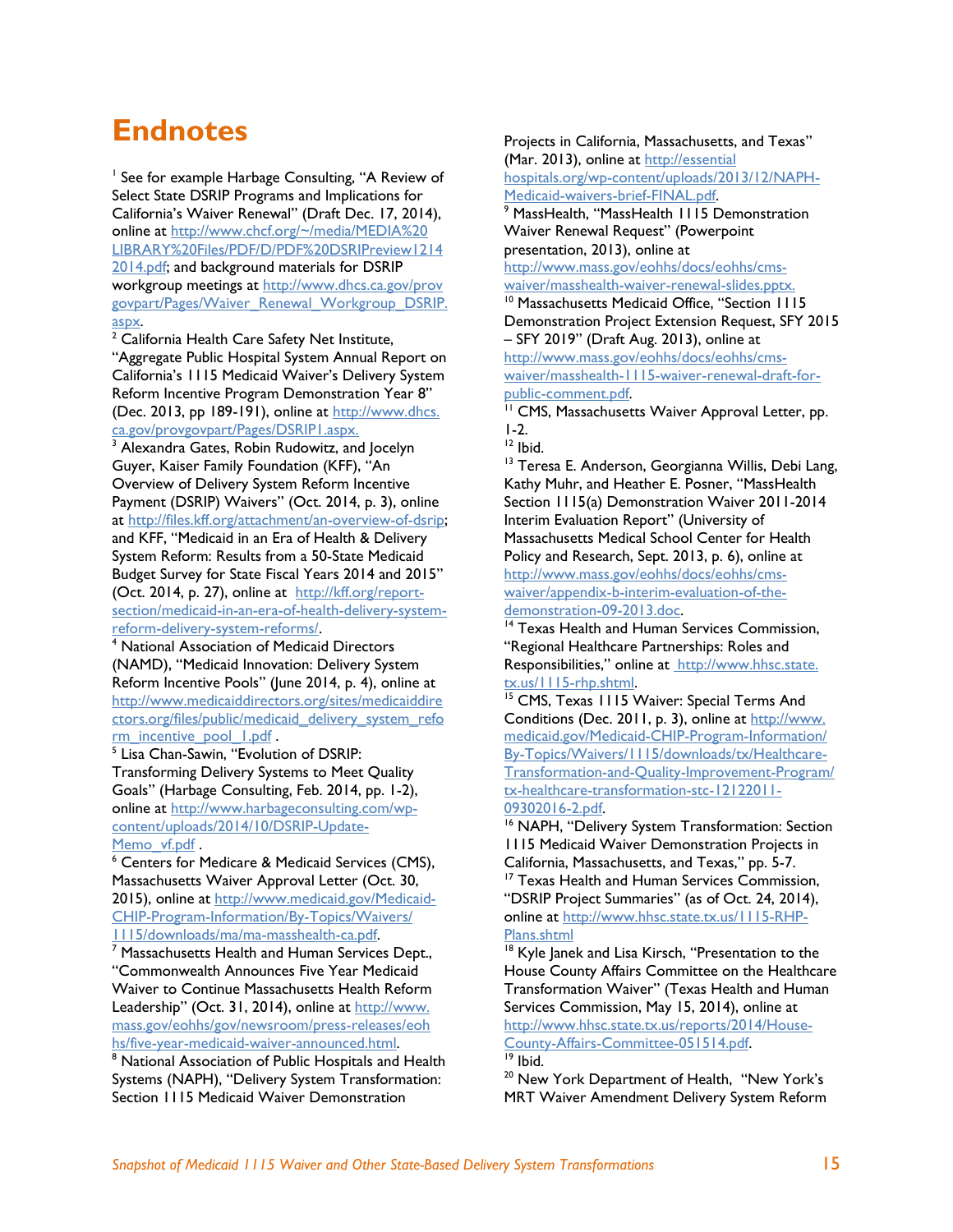Incentive Payment (DSRIP) Plan, Frequently Asked Questions" (n.d., pp. 3, 5, 11), online at http://www.health.ny.gov/health\_care/medicaid/redes

<u>ign/docs/dsrip\_faq.pdf</u>.<br><sup>21</sup> KFF, "An Overview of Delivery System Reform Incentive Payment (DSRIP) Waivers," pp. 7-8; for more details on projects see New York State, "Delivery System Reform Incentive Payment Program Project Toolkit" (n.d.), online at

http://www.health.ny.gov/health\_care/medicaid/redes ign/docs/dsrip\_project\_toolkit.pdf.

<sup>22</sup> New York Department of Health, "DSRIP Community Needs Assessment," online at http://www.health.ny.gov/health\_care/

medicaid/redesign/dsrip\_community\_needs\_assessm

ent.htm; for more on how to establish the governance structure of PPS, see New York Department of Health, "DSRIP 'How to' Guides," online at http://www.health.ny.gov/health\_care/

medicaid/redesign/dsrip\_how\_to\_guides.htm.<br><sup>23</sup> New York Department of Health, "Announcing New York Medicaid's Statewide Patient-Centered Medical Home Incentive Program" (Dec. 2009), online at http://www.health.ny.gov/health\_care/<br>medicaid/program/update/2009/2009-12spec.htm.

<sup>24</sup> New York Department of Health, "Redesigning the Medicaid Program," online at https://www.health. ny.gov/health\_care/medicaid/redesign/.<br><sup>25</sup> Harbage Consulting, "State-Based Approaches to

Health Care Value: Cost and Quality" (Consumers Union, Nov. 2013, pp. 20-22), online at

http://consumersunion.org/healthcosts/StateApproaches FINAL.pdf.

<sup>26</sup> New York Department of Health, "A Plan to Transform the Empire State's Medicaid Program" (n.d., pp. 9, 13), online at http://www.health.ny.gov/ health\_care/medicaid/redesign/docs/mrtfinalreport .<u>pdf</u>.<br><sup>27</sup> State of New York, "Governor Cuomo

Announces Medicaid Redesign Team Initiative to Provide Housing to 5,000 High-Need Individuals" (Sept. 12, 2013), online at http://www.governor. ny.gov/press/09122013-medicaid-redesign-individual; and New York Department of Health, "Medicaid Redesign Team: Affordable Housing Work Group," online at http://www.health.ny.gov/health\_care/med icaid/redesign/affordable\_housing\_workgroup.htm; and Kelly M. Doran, Elizabeth J. Misa, and Nirav R. Shah , "Housing as Health Care —New York's Boundary-Crossing Experiment," *New England Journal of Medicine* (Dec. 19, 2013), online at

http://www.nejm.org/doi/full/10.1056/NEJMp1310121 #t=article.

<sup>28</sup> KFF, "An Overview of Delivery System Reform Incentive Payment (DSRIP) Waivers," p. 8. <sup>29</sup> New York Department of Health, "DSRIP Performance Data," online at http://www.health. ny.gov/health\_care/medicaid/redesign/dsrip\_perform ance\_data/.<br><sup>30</sup> New York Department of Health, "Medicaid

Analytics Performance Portal (MAPP)," online at http://www.health.ny.gov/health\_care/medicaid/ redesign/dsrip\_medicaid\_analytics\_performance\_por\_tal.htm.

<sup>31</sup> New York Department of Health, "New York's MRT Waiver Amendment Delivery System Reform Incentive Payment (DSRIP) Plan, Frequently Asked Questions," p. 39.

<sup>32</sup> Harbage Consulting, "State-Based Approaches to Health Care Value: Cost and Quality," pp. 22-23.<br><sup>33</sup> Ibid., pp. 24-26.

 $34$  Ibid.

<sup>35</sup> Oregon Health Authority, "Oregon's Health System Transformation: 2013 Performance Report" (June 2014, pp. iii-iv, 1- 2), online at

http://www.oregon.gov/oha/Metrics/Documents/201<br>3%20Performance%20Report.pdf.

 $36$  Harbage Consulting, "State-Based Approaches to Health Care Value: Cost and Quality," p. 27.

<sup>37</sup> University of Vermont College of Medicine (2011), "What is the Vermont Blueprint for Health?" online at http://www.uvm.edu/medicine/vchip/documents/<br>2011VCHIPINSERT\_BLUEPRINT.pdf.

<sup>38</sup> Sharon Silow-Carroll, Jennifer N. Edwards, and Diana Rodin, Health Management Associates, "How Colorado, Minnesota, and Vermont Are Reforming Care Delivery and Payment to Improve Health and Lower Costs" (The Commonwealth Fund, March 2013, pp. 5), online at http://www.commonwealth fund.org/~/media/Files/Publications/Case%20Study/20 13/Mar/1665 SilowCarroll Medicaid synthesis FIN

AL v2.pdf; also see Department of Vermont Health Access, "Vermont Blueprint for Health, 2013 Annual Report (January 30, 2014), online at http://hcr. vermont.gov/sites/hcr/files/pdfs/VTBlueprintforHealt<br>hAnnualReport2013.pdf

<sup>39</sup> Harbage Consulting, "State-Based Approaches to Health Care Value: Cost and Quality," pp. 32-34.<br><sup>40</sup> Centers for Medicare & Medicaid Services (CMS), "Vermont Section 1115 Demonstration Fact Sheet" (2013, pp. 1-2), online at http://www.medicaid. gov/Medicaid-CHIP-Program-Information/By-Topics/Waivers/1115/downloads/vt/vt-globalcommitment-to-health-fs.pdf.<br><sup>41</sup> Harbage Consulting, "State-Based Approaches to

Health Care Value: Cost and Quality," p. 34.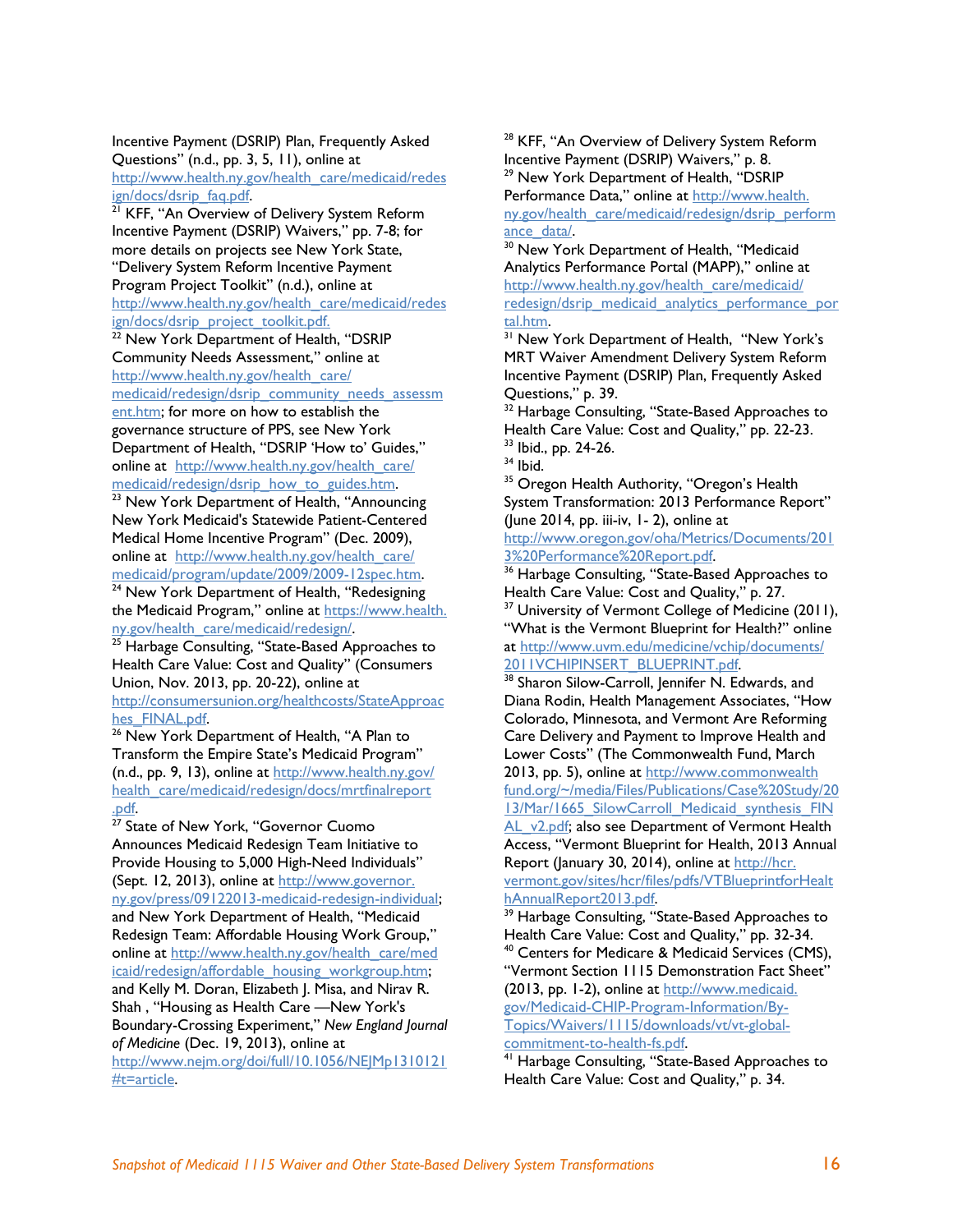<sup>42</sup> State of Vermont, Agency of Administration, Health Care Reform, "Blueprint for Health Report: Medical Homes, Teams and Community Health Systems" (Oct. 2014, p. 23), online at

http://www.leg.state.vt.us/reports/2014External Reports/302606.pdf. 43 Ibid.

44 Ibid., pp. 34-35.

45 Morgan True, "Low reimbursements threaten Blueprint for Health despite promising results" (*VT Digger*, Oct. 16, 2014), online at http://vtdigger.org/ 2014/10/16/low-reimbursements-threaten-blueprinthealth-despite-promising-results/.<br><sup>46</sup> State of Vermont, "Blueprint for Health Report:

Medical Homes, Teams and Community Health Systems," pp. 24-28.

<sup>47</sup> Harbage Consulting, "State-Based Approaches to Health Care Value: Cost and Quality," pp. 8-9.<br><sup>48</sup> Ibid., pp. 9-10.

49 Colorado Department of Health Care Policy and Financing, "Accountable Care Collaborative Annual Report, FY 2012-2013" (Nov. 2013, pp. 1-2, 9-12), online at https://www.colorado.gov/pacific/sites/ default/files/Accountable%20Care%20Collaborative%

20Annual%20Report%202013.pdf .<br><sup>50</sup> Harbage Consulting, "State-Based Approaches to<br>Health Care Value: Cost and Quality," p. 11.

<sup>51</sup> CMS, "Comprehensive Primary Care Initiative," online at http://innovation.cms.gov/initiatives/<br>Comprehensive-Primary-Care-Initiative/index.html.

<sup>52</sup> Medicaid.gov, "Medicaid Innovation Accelerator Program (IAP)," online at http://www.medicaid.gov /State-Resource-Center/Innovation-Accelerator-

Program/innovation-accelerator-program.html.<br><sup>53</sup> CMS, Department of Health & Human Services, "Re: The Innovation Accelerator Program" (Letter to State Medicaid Directors, July 14, 2014), online at http://www.medicaid.gov/State-Resource-

Center/Innovation-Accelerator-Program/IAP-<br>Downloads/IAP-SMD-Letter-07-14-14.pdf <sup>54</sup> CMS, "State Innovation Models Initiative: General

Information," online at http://innovation.cms. gov/initiatives/state-innovations/.<br><sup>55</sup> CMS, "Innovation Models," online at http://inno

vation.cms.gov/initiatives/index.html#views=models. 56 Agency for Healthcare Research and Quality (AHRQ), "IMPaCT (Infrastructure for Maintaining Primary Care Transformation)," online at http://www.ahrq.gov/research/findings/factsheets/<br>primary/impactaw/index.html

57 Robert L. Phillips, et al, "The Primary Care Extension Program: A Catalyst for Change," *Annals of Family Medicine* vol. 11, no. 2 (Mar./Apr. 2011),

online at http://www.annfammed.org/<br>content/11/2/173.full.

 $58$  AHRO and The Commonwealth Fund, "Health Extension Toolkit for Primary Care Transformation," online at

http://healthextensiontoolkit.org/.<br><sup>59</sup> Safety Net Medical Home Initiative, "Resources and Tools," online at http://www.safetynet

medicalhome.org/resources-tools.<br><sup>60</sup> CMS, "Multi-Payer Advanced Primary Care Practice," online at http://innovation.cms.gov/ initiatives/Multi-Payer-Advanced-Primary-Care-

Practice/.<br><sup>61</sup> CMS, "FAQ: The CPC initiative and participation in other CMS initiatives," online at http://innovation .cms.gov/Files/x/Comprehensive-Primary-Care-<br>Initiative-Frequently-Asked-Questions.pdf

<sup>62</sup> Patient-Centered Primary Care Collaborative, "Primary Care Innovations and PCMH Map by Location," online at

http://www.pcpcc.org/initiatives/national.<br><sup>63</sup> National Academy for State Health Policy

(NASHP), "Medical Home and Patient-Centered Care," online at http://www.nashp.org/med-home-<u>map</u>.<br><sup>64</sup> NASHP, "Multi-Payer Resource Center," online at

http://www.nashp.org/nashp-multi-payer-resourcecenter.<br><sup>65</sup> Patient-Centered Outcomes Research Institute

(PCORI), "About Us," online at http://www.pcori.

org/about-us.<br><sup>66</sup> PCORI, "What & Who We Fund," online at<br>http://www.pcori.org/content/what-who-we-fund.  $67$  Liz Kowalczyk, "Mass. finds new system not cutting health costs," *The Boston Globe*, June 23,

2011, online at http://www.boston.com/lifestyle/ health/articles/2011/06/23/mass\_finds\_new\_payment

\_system\_not\_cutting\_health\_care\_costs/?page=full. 68 Eric C. Stecker, "The Oregon ACO Experiment— Bold Design, Challenging Execution," *New England Journal of Medicine* (March 14, 2013, 368:982-985), online at http://www.nejm.org/doi/full/10.1056/ NEJMp1214141.<br><sup>69</sup> Mary Takach, "Reinventing Medicaid: State

Innovations to Qualify and Pay for Patient-Centered Medical Homes Show Promising Results," *Health*  Affairs vol. 30, no. 7 (July 2011), online at http://<br>content.healthaffairs.org/content/30/7/1325.full.html.  $\overline{70}$  Zirui Song, Dana Gelb Safran, Bruce E. Landon, Mary Beth Landrum, Yulei He, Robert E. Mechanic, Matthew P. Day, and Michael E. Chernew, "The 'Alternative Quality Contract,' Based on a Global Budget, Lowered Medical Spending and Improved

Quality" *Health Affairs* (July 2012), online at